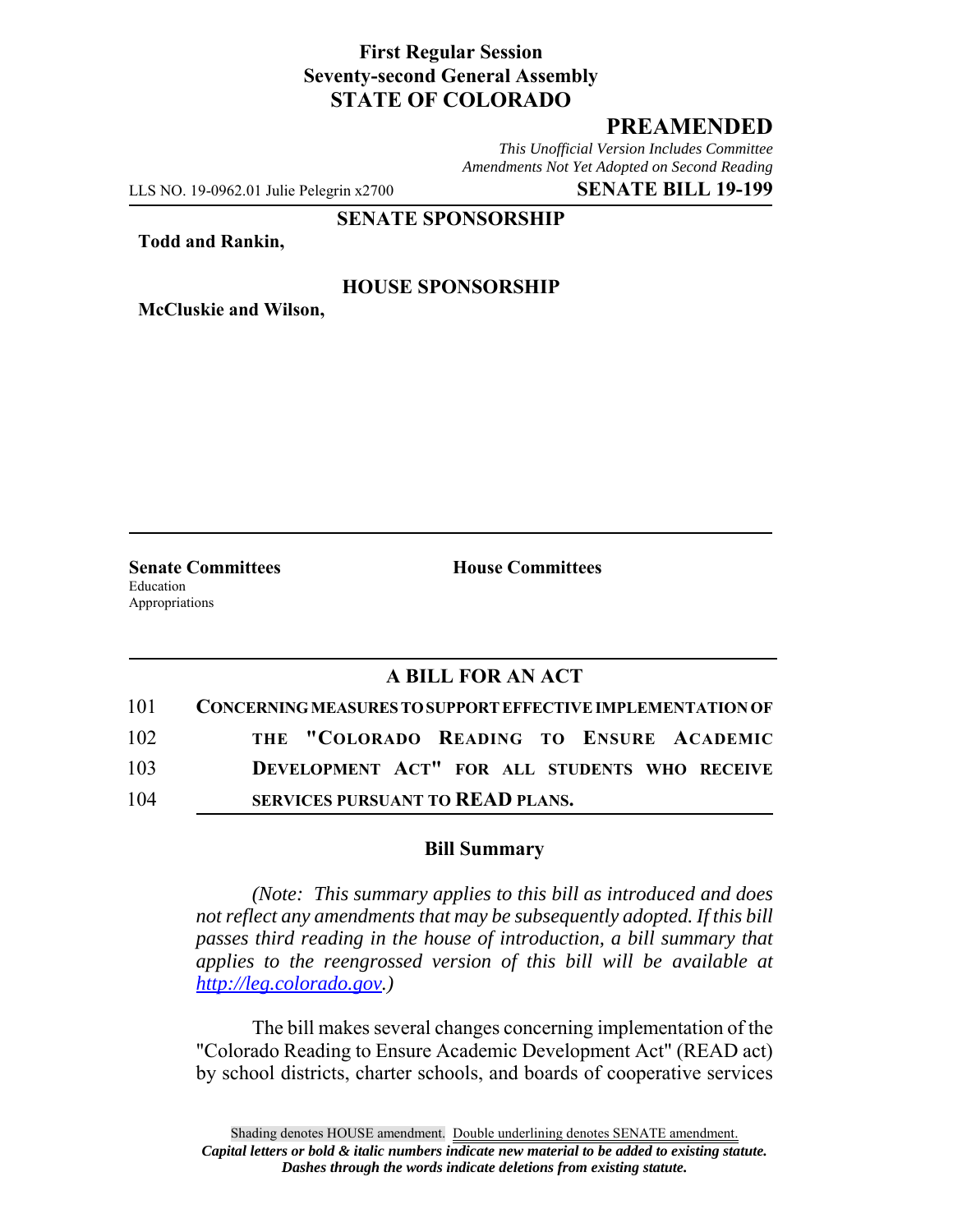that operate schools (local education providers) as follows:

- ! Requiring that instructional programming and services for teaching reading be focused on the areas of phonemic awareness, phonics, vocabulary development, reading fluency including oral skills, and reading comprehension (foundational reading skills);
- ! Directing each local education provider to adopt a reading education program plan for each of the schools operated by the local education provider, specifying the minimum contents of each plan, directing the local education provider to report to the department of education (department), and directing the department to monitor implementation of the plan;
- ! Specifying that students with significant reading deficiencies (SRD) and students who read below grade level must receive a specified minimum amount of educator-assisted reading time each day;
- ! Requiring each local education provider to annually post online for public access information concerning the percentage of students who are identified as having SRD, the percentage of students who are not identified as having SRD but are reading below grade level, and the amount and use of money that the local education provider receives as per-pupil intervention money and through the early literacy grant program.

The bill directs the department to develop and implement a public information campaign to emphasize the importance of learning to read by third grade and to highlight the local education providers that achieve high percentages of third-grade students who are reading at grade level. The bill directs the department to contract with one or more entities to independently evaluate whether a local education provider's use of per-pupil intervention money or early literacy grant program money results in students making measurable progress toward reading competency.

The bill changes the distribution of money appropriated from the early literacy fund by reducing the amount distributed as per-pupil intervention money, increasing the amount distributed through the early literacy grant fund, and adding distributions to pay for the public information campaign and the reading certification program.

The bill changes the procedure for distributing the per-pupil intervention money by:

- ! Requiring a local education provider to provide information and meet certain requirements in order to receive the money;
- ! Authorizing the department to monitor and, if necessary,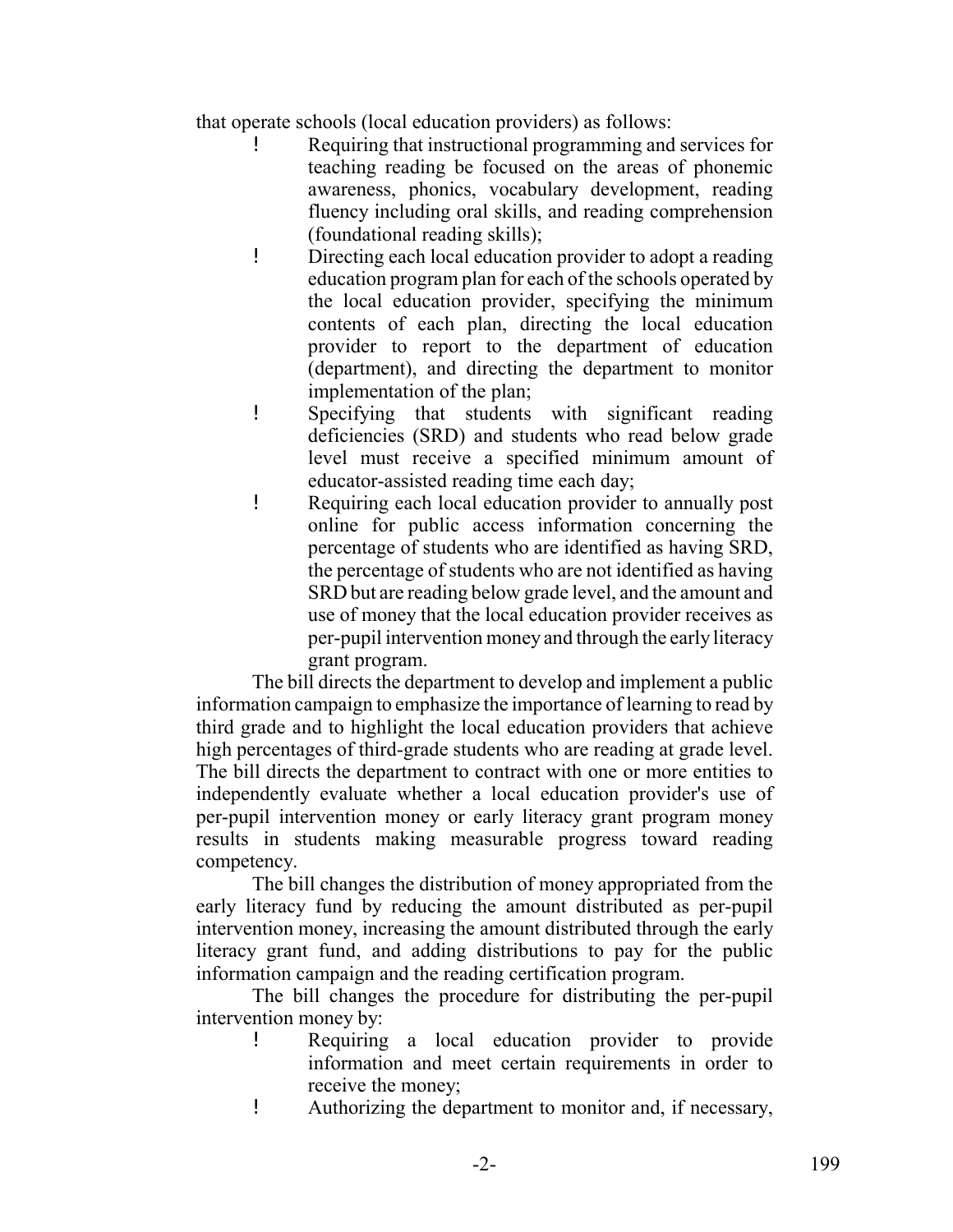audit the use of the money throughout the budget year;

- ! Expanding the allowable uses of the per-pupil intervention money to include purchasing core reading instructional programs and purchasing technology, including software, to assist in assessing and monitoring student progress; and
- ! Capping the amount of per-pupil intervention money that a local education provider may retain from year to year.

 The bill amends the early literacy grant program to provide that, if the department, at the completion of a grant, determines that the program implemented with the grant money was successful in moving students toward reading competency, the state board of education must automatically renew the grant and increase the grant amount if necessary to enable the grant recipient to expand the program.

The bill requires a local education provider to report the scores attained by students on the interim reading assessments if the local education provider uses per-pupil intervention money to purchase instructional programming in reading.

The bill directs the department to create a reading certification program that is focused on the foundational reading skills and must include 3 tiers: Paraprofessional certification; educator certification; and reading coach certification. Each local education provider must obtain reading certifications for their educators at the educator or reading coach level and may obtain reading certifications at the paraprofessional level for other employees and for parents, upper-grade students, and other community members who request training through the local education provider. The reading certifications are free to local education providers and the persons obtaining the certification.

<sup>1</sup> *Be it enacted by the General Assembly of the State of Colorado:*

<sup>2</sup> **SECTION 1.** In Colorado Revised Statutes, 22-7-1202, **add** (1.5) 3 as follows: 4 **22-7-1202. Legislative declaration.** (1.5) (a) THE GENERAL 5 ASSEMBLY FURTHER FINDS THAT: 6 (I) READING IS A CRITICAL SKILL THAT EVERY CHILD MUST 7 DEVELOP EARLY IN THE CHILD'S EDUCATIONAL CAREER TO BE SUCCESSFUL; 8 (II) RESEARCH SHOWS THAT READING INSTRUCTION THAT IS 9 FOCUSED AROUND THE FOUNDATIONAL READING SKILLS OF PHONEMIC 10 AWARENESS, PHONICS, VOCABULARY DEVELOPMENT, READING FLUENCY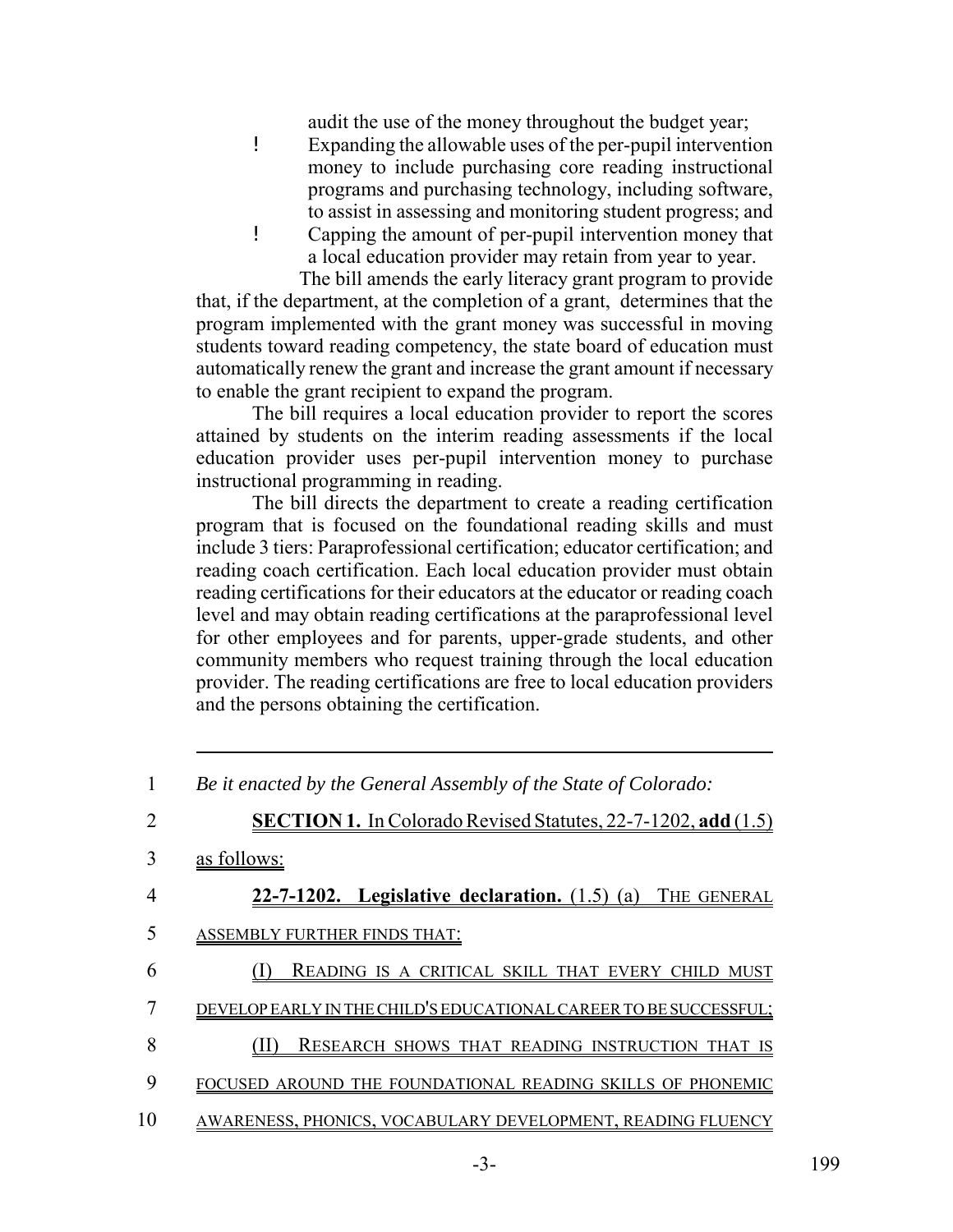| 1              | INCLUDING ORAL SKILLS, AND READING COMPREHENSION IS HIGHLY                             |
|----------------|----------------------------------------------------------------------------------------|
| $\overline{2}$ | EFFECTIVE IN TEACHING YOUNG CHILDREN TO READ;                                          |
| 3              | SECTION 15 OF ARTICLE IX OF THE STATE CONSTITUTION<br>(III)                            |
| 4              | GRANTS TO THE ELECTED BOARD OF EDUCATION IN EACH SCHOOL DISTRICT                       |
| 5              | THE AUTHORITY TO HAVE CONTROL OF INSTRUCTION IN THE PUBLIC                             |
| 6              | SCHOOLS OF THE SCHOOL DISTRICT, AND SECTION 16 OF ARTICLE IX OF THE                    |
| 7              | STATE CONSTITUTION PROHIBITS THE GENERAL ASSEMBLY AND THE STATE                        |
| 8              | BOARD OF EDUCATION FROM PRESCRIBING THE TEXTBOOKS TO BE USED IN                        |
| 9              | PUBLIC SCHOOLS;                                                                        |
| 10             | (IV)<br>HOWEVER, SECTION 2 OF ARTICLE IX OF THE STATE                                  |
| 11             | <b>CONSTITUTION REQUIRES THE GENERAL ASSEMBLY TO PROVIDE FOR THE</b>                   |
| 12             | ESTABLISHMENT AND MAINTENANCE OF A THOROUGH AND UNIFORM                                |
| 13             | SYSTEM OF FREE PUBLIC SCHOOLS THROUGHOUT THE STATE, AND SECTION                        |
| 14             | OF ARTICLE IX OF THE STATE CONSTITUTION VESTS THE GENERAL                              |
| 15             | SUPERVISION OF THE PUBLIC SCHOOLS OF THE STATE IN THE STATE BOARD                      |
| 16             | OF EDUCATION;                                                                          |
| 17             | IN INTERPRETING THESE CONSTITUTIONAL PROVISIONS, THE                                   |
| 18             | COLORADO SUPREME COURT HAS FOUND THAT, BECAUSE THEY ARE                                |
| 19             | COMPETING INTERESTS, NONE ARE ABSOLUTE; THESE INTERESTS MUST BE                        |
| 20             | BALANCED TO IDENTIFY THE CONTOURS OF THE RESPONSIBILITY ASSIGNED                       |
| 21             | TO EACH ENTITY; AND                                                                    |
| 22             | IT IS THE GENERAL ASSEMBLY THAT INITIALLY STRIKES THIS                                 |
| 23             | <b>BALANCE.</b>                                                                        |
| 24             | THE GENERAL ASSEMBLY FINDS, THEREFORE, THAT ENSURING<br>(b)                            |
| 25             | THAT EACH CHILD HAS ACCESS THROUGH THE PUBLIC SCHOOLS TO                               |
| 26             | EVIDENCE-BASED<br>READING<br><b>INSTRUCTION</b><br>THAT<br>IS.<br><b>FOCUSED</b><br>ON |
| 27             | DEVELOPING THE FOUNDATIONAL READING SKILLS OF PHONEMIC                                 |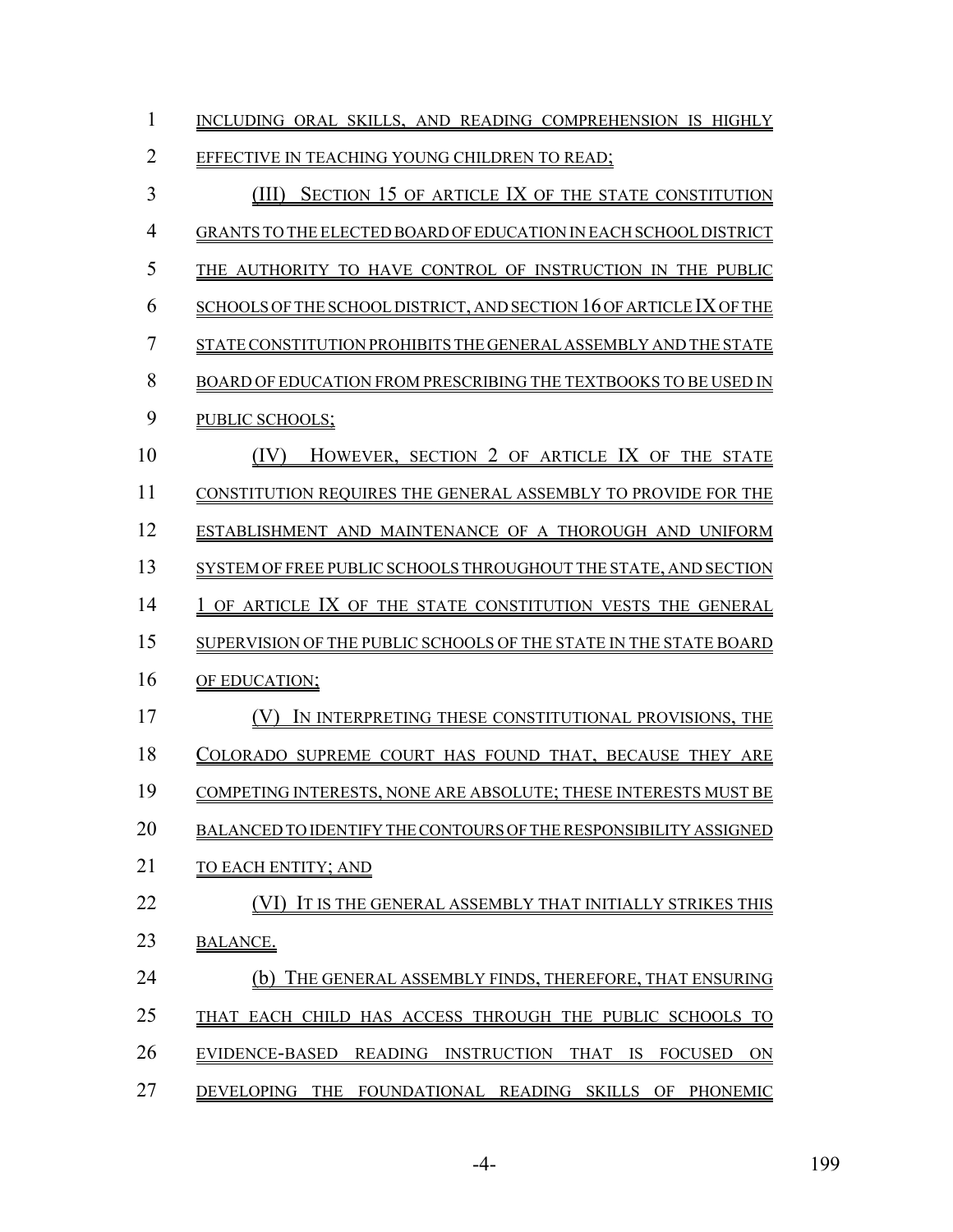| 1              | AWARENESS, PHONICS, VOCABULARY DEVELOPMENT, READING FLUENCY         |
|----------------|---------------------------------------------------------------------|
| $\overline{2}$ | INCLUDING ORAL SKILLS, AND READING COMPREHENSION IS A SIGNIFICANT   |
| 3              | COMPONENT OF ENSURING THAT THE SYSTEM OF FREE PUBLIC SCHOOLS        |
| 4              | THROUGHOUT THE STATE IS THOROUGH AND UNIFORM. IN EXERCISING ITS     |
| 5              | AUTHORITY OF GENERAL SUPERVISION OF THE PUBLIC SCHOOLS OF THE       |
| 6              | STATE, IT IS APPROPRIATE THAT THE STATE BOARD OF EDUCATION,         |
| 7              | SUPPORTED BY THE DEPARTMENT OF EDUCATION, HOLD LOCAL EDUCATION      |
| 8              | PROVIDERS ACCOUNTABLE FOR DEMONSTRATING THAT THE READING            |
| 9              | INSTRUCTION THEY PROVIDE IS FOCUSED ON THESE FIVE FOUNDATIONAL      |
| 10             | READING SKILLS. AND, IN MAINTAINING CONTROL OF THE INSTRUCTION IN   |
| 11             | THE CLASSROOMS OF THE PUBLIC SCHOOLS OF THEIR RESPECTIVE SCHOOL     |
| 12             | DISTRICTS, IT IS APPROPRIATE THAT EACH SCHOOL DISTRICT BOARD OF     |
| 13             | EDUCATION SELECT THE CORE READING INSTRUCTIONAL PROGRAMS AND        |
| 14             | READING INTERVENTIONS TO BE USED IN THOSE PUBLIC SCHOOLS, SO LONG   |
| 15             | AS THEY ARE FOCUSED ON PHONEMIC AWARENESS, PHONICS, VOCABULARY      |
| 16             | DEVELOPMENT, READING FLUENCY INCLUDING ORAL SKILLS, AND READING     |
| 17             | COMPREHENSION TO ENSURE THAT THE STUDENTS EDUCATED IN THE           |
| 18             | PUBLIC SCHOOLS THROUGHOUT THE STATE CONSISTENTLY RECEIVE            |
| 19             | EVIDENCE-BASED INSTRUCTION THAT IS PROVEN TO EFFECTIVELY TEACH      |
| 20             | CHILDREN TO READ.                                                   |
| 21             | <b>SECTION 2.</b> In Colorado Revised Statutes, 22-7-1203, amend    |
| 22             | $(9)$ ; repeal $(12)$ ; and add $(7.5)$ as follows:                 |
| 23             | 22-7-1203. Definitions. As used in this part 12, unless the context |
| 24             | otherwise requires:                                                 |
| 25             | (7.5) "MULTI-TIERED SYSTEMS OF SUPPORTS" MEANS A SYSTEMIC           |
| 26             | PREVENTIVE APPROACH THAT ADDRESSES THE ACADEMIC AND                 |
| 27             | SOCIAL-EMOTIONAL NEEDS OF ALL STUDENTS AT THE UNIVERSAL,            |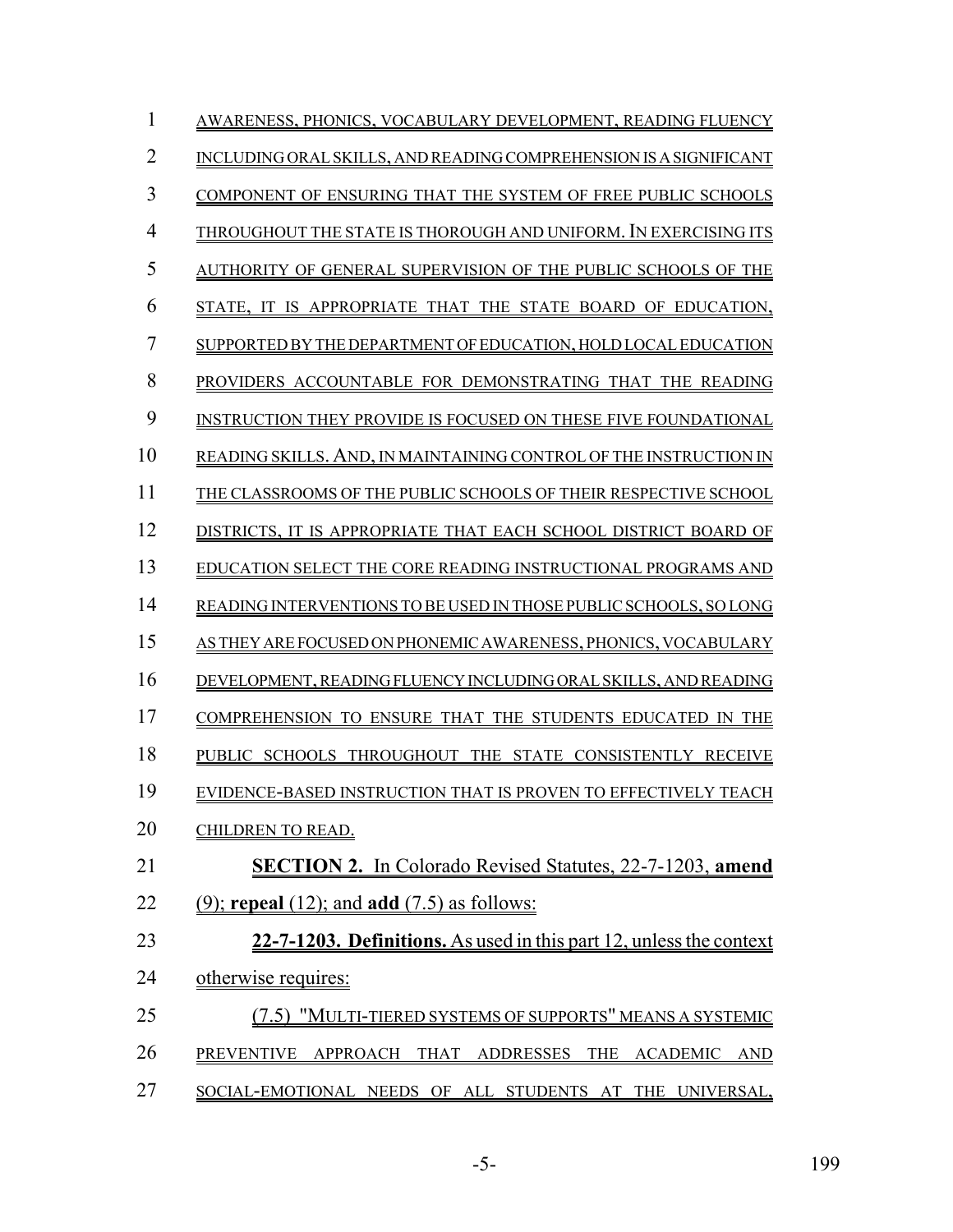| 1              | TARGETED, AND INTENSIVE LEVELS. THROUGH THE MULTI-TIERED                      |
|----------------|-------------------------------------------------------------------------------|
| $\overline{2}$ | SYSTEMS OF<br>SUPPORTS, A<br>TEACHER PROVIDES HIGH-QUALITY,                   |
| 3              | SCIENTIFICALLY BASED<br>OR EVIDENCE-BASED INSTRUCTION AND                     |
| 4              | INTERVENTION THAT IS MATCHED TO STUDENT NEEDS; USES A METHOD OF               |
| 5              | MONITORING PROGRESS FREQUENTLY TO INFORM DECISIONS ABOUT                      |
| 6              | INSTRUCTION AND GOALS; AND APPLIES THE STUDENT'S RESPONSE DATA                |
| 7              | TO IMPORTANT EDUCATIONAL DECISIONS.                                           |
| 8              | (9) "Per-pupil intervention moneys MONEY" means the moneys                    |
| 9              | MONEY calculated and distributed to local education providers pursuant        |
| 10             | to section $22-7-1210(5)$ SECTION 22-7-1210.5.                                |
| 11             | "Response to intervention framework" means a systemic<br>(12)                 |
| 12             | preventive approach that addresses the academic and social-emotional          |
| 13             | needs of all students at the universal, targeted, and intensive levels.       |
| 14             | Through the response to intervention framework, a teacher provides            |
| 15             | high-quality, scientifically based or evidence-based instruction and          |
| 16             | intervention that is matched to student needs; uses a method of               |
| 17             | monitoring progress frequently to inform decisions about instruction and      |
| 18             | goals; and applies the student's response data to important educational       |
| 19             | decisions.                                                                    |
| 20             | <b>SECTION 3.</b> In Colorado Revised Statutes, <b>amend</b> 22-7-1204 as     |
| 21             | follows:                                                                      |
| 22             | 22-7-1204. Early literacy education. Each local education                     |
| 23             | provider that enrolls students in kindergarten or first, second, or third     |
| 24             | grade shall provide to the students enrolled in said grades the instructional |
| 25             | programming and services necessary to ensure to the greatest extent           |
| 26             | possible that students, as they progress through kindergarten, first,         |
| 27             | second, and third grade, develop the necessary reading skills to enable       |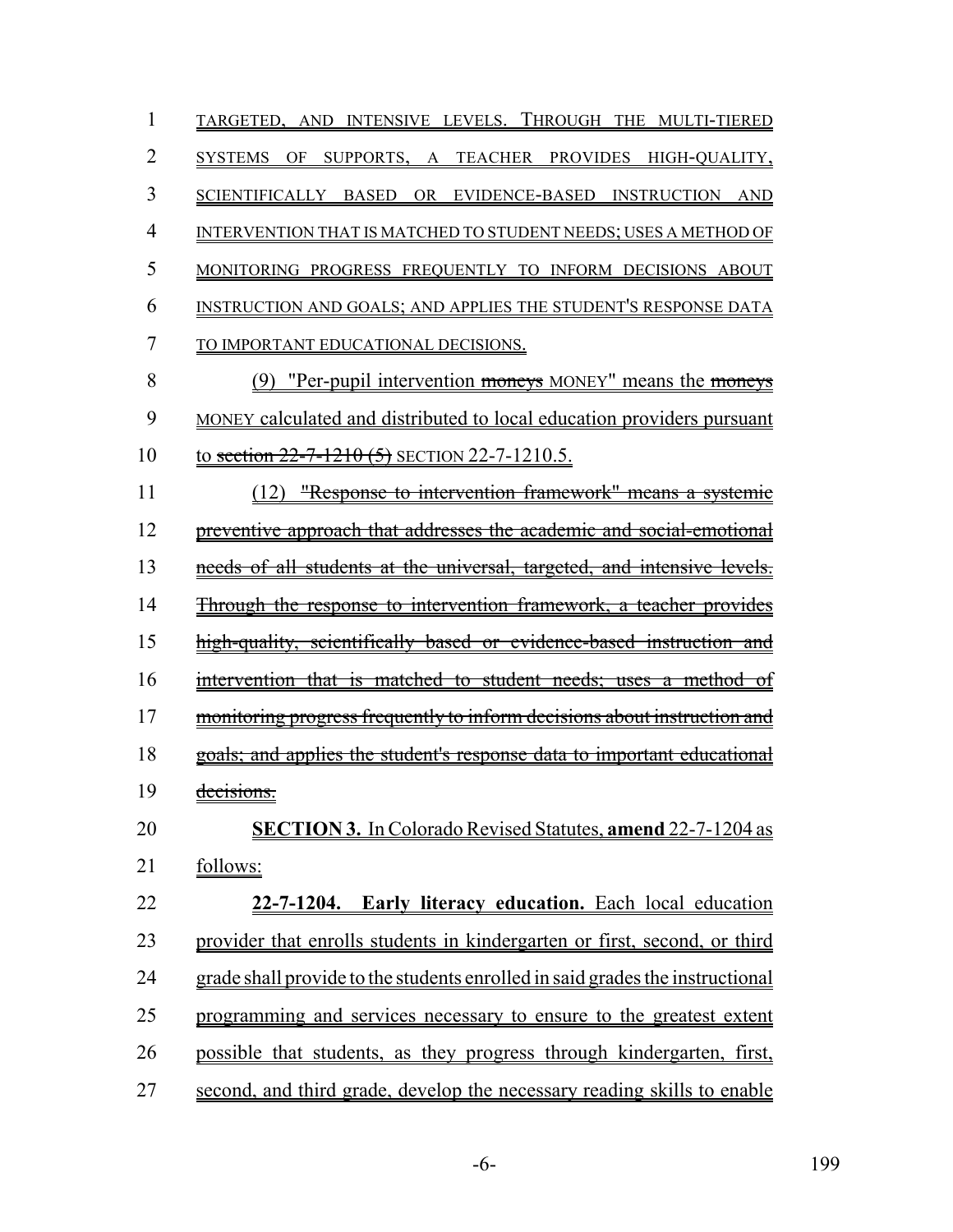| $\mathbf{1}$   | them to master the academic standards and expectations applicable to the     |
|----------------|------------------------------------------------------------------------------|
| $\overline{2}$ | fourth-grade curriculum and beyond. THE INSTRUCTIONAL PROGRAMMING            |
| 3              | AND SERVICES FOR TEACHING STUDENTS TO READ MUST BE EVIDENCE                  |
| 4              | BASED AND SCIENTIFICALLY BASED AND MUST FOCUS ON READING                     |
| 5              | COMPETENCY IN THE AREAS OF PHONEMIC AWARENESS, PHONICS,                      |
| 6              | VOCABULARY DEVELOPMENT, READING FLUENCY INCLUDING ORAL SKILLS,               |
| 7              | AND READING COMPREHENSION.                                                   |
| 8              | <b>SECTION 4.</b> In Colorado Revised Statutes, 22-7-1206, amend             |
| 9              | $(2)$ , (5) introductory portion, and (5)(c) as follows:                     |
| 10             | 22-7-1206. Reading to ensure academic development plan -                     |
| 11             | contents - implementation. $(2)$ (a) If a student's reading skills are below |
| 12             | grade-level expectations, as adopted by the state board, but the student     |
| 13             | does not have a significant reading deficiency, the local education          |
| 14             | provider shall ensure that the student receives appropriate interventions    |
| 15             | through the response to intervention framework MULTI-TIERED SYSTEMS          |
| 16             | OF SUPPORTS or a comparable intervention system implemented by the           |
| 17             | local education provider. AT A MINIMUM, THE LOCAL EDUCATION                  |
| 18             | PROVIDER SHALL ENSURE THAT THE STUDENT RECEIVES EDUCATIONAL                  |
| 19             | SERVICES IN A DAILY LITERACY BLOCK FOR THE LENGTH OF TIME                    |
| 20             | IDENTIFIED AS EFFECTIVE IN RESEARCH RELATING TO BEST PRACTICES IN            |
| 21             | <b>TEACHING READING.</b>                                                     |
| 22             | (b) If a student has a significant reading deficiency, the student's         |
| 23             | READ plan shall MUST include the intervention instruction that the local     |
| 24             | education provider provides through the response to intervention             |
| 25             | <b>framework</b> MULTI-TIERED SYSTEMS OF SUPPORTS or a comparable            |
| 26             | intervention system implemented by the local education provider.             |
| 27             | Each READ plan shall MUST include, at a minimum:<br>(5)                      |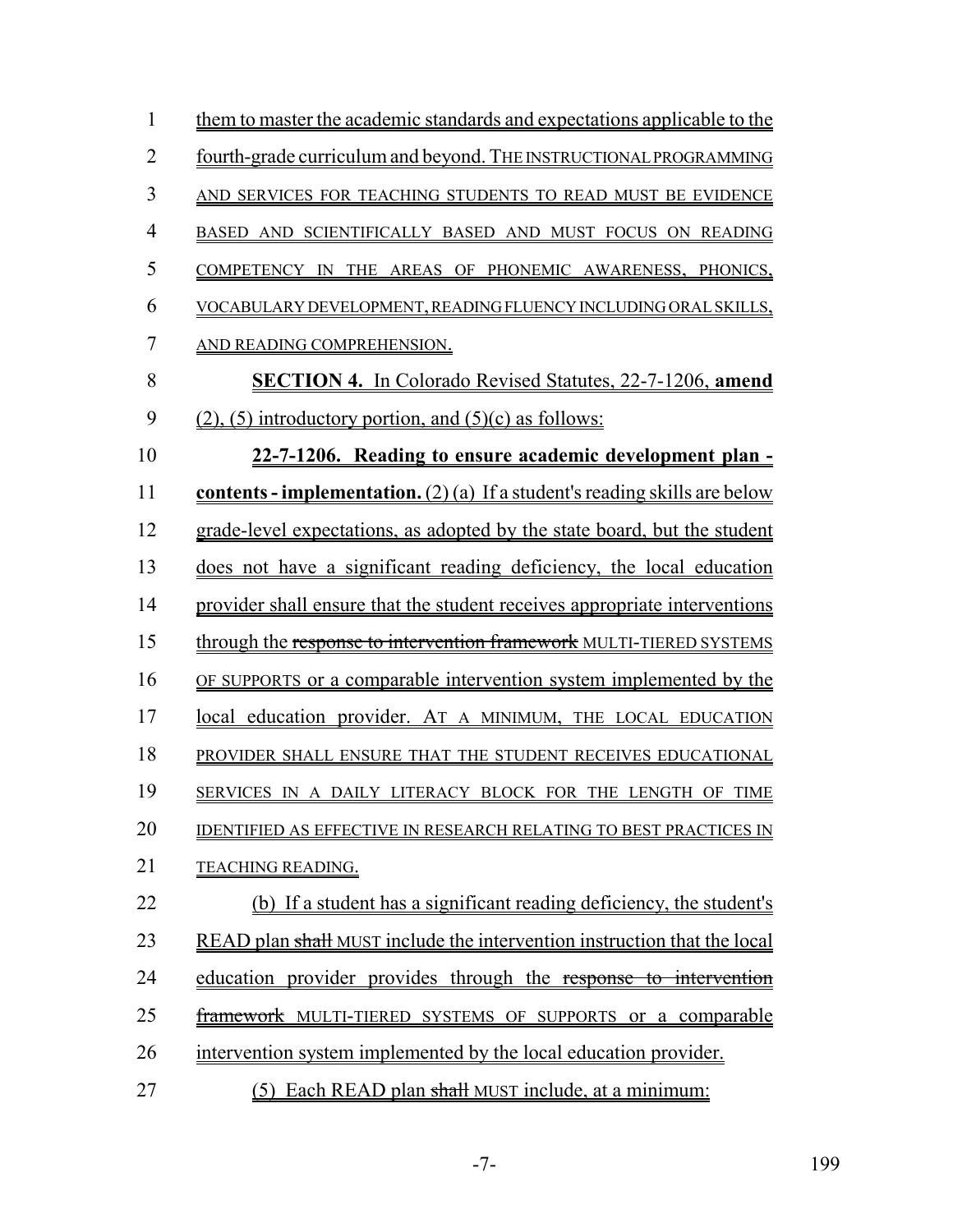| 1              | (c) The type of additional instructional services and interventions           |
|----------------|-------------------------------------------------------------------------------|
| $\overline{2}$ | the student will receive in reading. AT A MINIMUM, THE LOCAL                  |
| 3              | EDUCATION PROVIDER SHALL ENSURE THAT THE STUDENT RECEIVES                     |
| $\overline{4}$ | EDUCATIONAL SERVICES IN A DAILY LITERACY BLOCK FOR THE LENGTH OF              |
| 5              | TIME IDENTIFIED AS EFFECTIVE IN RESEARCH RELATING TO BEST PRACTICES           |
| 6              | IN TEACHING READING.                                                          |
| $\overline{7}$ | <b>SECTION 5.</b> In Colorado Revised Statutes, 22-7-1208, add (5),           |
| 8              | $(6)$ , and $(7)$ as follows:                                                 |
| 9              | 22-7-1208. Local education providers - procedures - plans -                   |
| 10             | <b>training.</b> $(5)$ (a) BEGINNING WITH THE PLANS ADOPTED FOR THE $2020-21$ |
| 11             | SCHOOL YEAR, THE PLAN THAT A LOCAL EDUCATION PROVIDER MUST                    |
| 12             | ADOPT BASED ON ITS ACCREDITATION CATEGORY PURSUANT TO SECTION                 |
| 13             | 22-11-208 OR AS REQUIRED PURSUANT TO SECTION 22-11-210,                       |
| 14             | WHICHEVER IS APPLICABLE, MUST INCLUDE THE FOLLOWING INFORMATION               |
| 15             | CONCERNING IMPLEMENTATION OF THIS PART 12 AS IT APPLIES TO EACH OF            |
| 16             | THE SCHOOLS OPERATED BY THE LOCAL EDUCATION PROVIDER:                         |
| 17             | THE CORE AND SUPPLEMENTAL READING CURRICULUM USED AT                          |
| 18             | EACH GRADE LEVEL, INCLUDING KINDERGARTEN FOR EACH SCHOOL THAT                 |
| 19             | INCLUDES A KINDERGARTEN EDUCATIONAL PROGRAM. THE CORE AND                     |
| 20             | SUPPLEMENTAL READING CURRICULUM MUST BE DESIGNED AROUND                       |
| 21             | TEACHING<br><b>THE</b><br>FOUNDATIONAL READING SKILLS OF<br>PHONEMIC          |
| 22             | AWARENESS, PHONICS, VOCABULARY DEVELOPMENT, READING FLUENCY                   |
| 23             | INCLUDING ORAL SKILLS, AND READING COMPREHENSION.                             |
| 24             | THE TARGETED, EVIDENCE-BASED OR SCIENTIFICALLY BASED                          |
| 25             | CORE AND SUPPLEMENTAL READING INSTRUCTIONAL PROGRAMS AND                      |
| 26             | INTERVENTION READING INSTRUCTION, SERVICES, AND OTHER SUPPORTS,               |
| 27             | INCLUDING THOSE AVAILABLE THROUGH THE MULTI-TIERED SYSTEMS OF                 |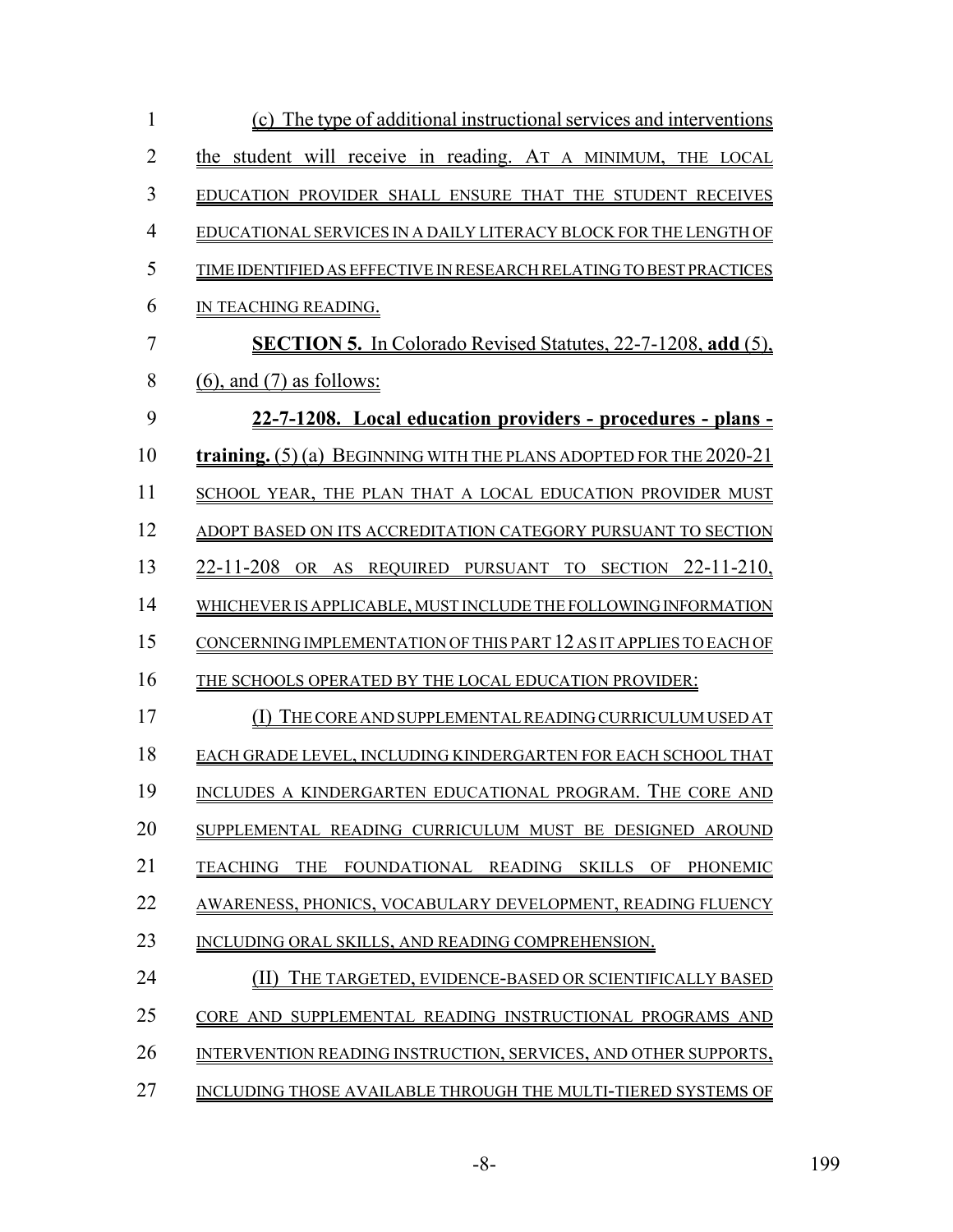| 1                      | SUPPORTS OR A COMPARABLE INTERVENTION SYSTEM IMPLEMENTED BY          |
|------------------------|----------------------------------------------------------------------|
| 2                      | THE LOCAL EDUCATION PROVIDER, THAT EACH SCHOOL PROVIDES              |
| 3                      | STUDENTS WHO ARE IDENTIFIED AS HAVING A SIGNIFICANT READING          |
| $\boldsymbol{\Lambda}$ | DEFICIENCY OR AS READING BELOW GRADE LEVEL;                          |
| 5                      | (III)<br>THE ASSESSMENTS THAT EACH SCHOOL USES AT EACH GRADE         |
| 6                      | LEVEL TO MEET THE REQUIREMENTS SPECIFIED IN SECTION 22-7-1205 (1):   |
| 7                      | <b>AND</b>                                                           |
| 8                      | IF THE LOCAL EDUCATION PROVIDER RECEIVES AND USES                    |
| 9                      | PER-PUPIL INTERVENTION MONEY OR MONEY RECEIVED THROUGH THE           |
| 10                     | EARLY LITERACY GRANT PROGRAM FOR PROFESSIONAL DEVELOPMENT, THE       |
| 11                     | LOCAL EDUCATION PROVIDER'S PLAN FOR PROVIDING THE PROFESSIONAL       |
| 12                     | DEVELOPMENT, WHICH DEVELOPMENT MUST BE TARGETED, EVIDENCE            |
| 13                     | BASED OR SCIENTIFICALLY BASED, AND ALIGNED WITH THE INSTRUCTION,     |
| 14                     | SERVICES, AND OTHER SUPPORTS PROVIDED TO STUDENTS WHO ARE            |
| 15                     | IDENTIFIED AS HAVING A SIGNIFICANT READING DEFICIENCY OR<br>AS       |
| 16                     | READING BELOW GRADE LEVEL.                                           |
| 17                     | (b) IF A LOCAL EDUCATION PROVIDER IS AUTHORIZED PURSUANT             |
| 18                     | TO SECTION 22-11-303 (4) OR 22-11-403 (5) TO ADOPT AND SUBMIT A PLAN |
| 19                     | EVERY TWO YEARS, THE LOCAL EDUCATION PROVIDER SHALL SUBMIT TO        |
| 20                     | THE DEPARTMENT THE INFORMATION DESCRIBED IN SUBSECTION $(5)(a)$ OF   |
| 21                     | THIS SECTION ANNUALLY.                                               |
| 22                     | BY THE BEGINNING OF THE 2021-22 SCHOOL YEAR AND<br>$(6)$ (a)         |
| 23                     | CONTINUING FOR EACH SCHOOL YEAR THEREAFTER. EACH LOCAL               |
| 24                     | EDUCATION PROVIDER THAT RECEIVES PER-PUPIL INTERVENTION MONEY        |
| 25                     | OR A GRANT THROUGH THE EARLY LITERACY GRANT PROGRAM IN ANY           |
| 26                     | BUDGET YEAR STARTING WITH THE 2019-20 BUDGET YEAR SHALL ENSURE       |
| 27                     | THAT EACH TEACHER EMPLOYED TO TEACH KINDERGARTEN OR ANY OF           |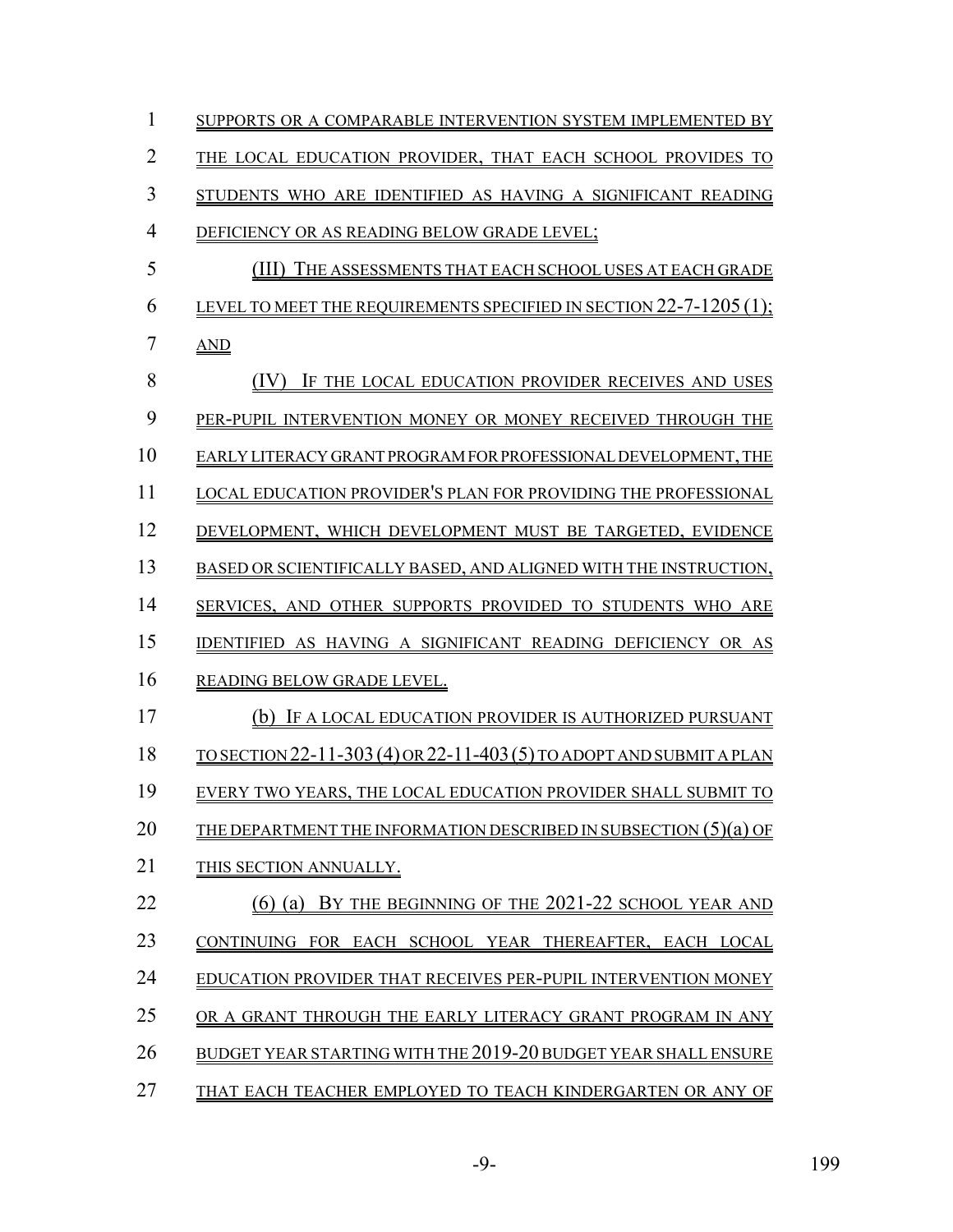| 1              | GRADES ONE THROUGH THREE SUCCESSFULLY COMPLETES OR HAS               |
|----------------|----------------------------------------------------------------------|
| $\overline{2}$ | SUCCESSFULLY COMPLETED EVIDENCE-BASED TRAINING IN TEACHING           |
| 3              | READING. TO COMPLY WITH THIS SUBSECTION $(6)(a)$ , A LOCAL EDUCATION |
| $\overline{4}$ | PROVIDER MUST SUBMIT EVIDENCE, AS DESCRIBED IN SUBSECTION $(6)(b)$   |
| 5              | THIS SECTION, THAT EACH TEACHER EMPLOYED TO<br>OF<br>TEACH           |
| 6              | KINDERGARTEN OR ANY OF GRADES ONE THROUGH THREE HAS                  |
| 7              | SUCCESSFULLY COMPLETED EVIDENCE-BASED TRAINING IN TEACHING           |
| 8              | <b>READING THAT IS:</b>                                              |
| 9              | INCLUDED AS A COURSE IN AN APPROVED PROGRAM OF<br>$\Box$             |
| 10             | PREPARATION, AS DEFINED IN SECTION $22-60.5-103$ (8),<br>OR AN       |
| 11             | ALTERNATIVE TEACHER PROGRAM, AS DEFINED IN SECTION 22-60.5-103       |
| 12             | $(5)$ ;                                                              |
| 13             | INCLUDED AS A COURSE IN A POST-GRADUATE DEGREE<br>(II)               |
| 14             | PROGRAM IN TEACHING READING OR LITERACY;                             |
| 15             | (III)<br>PROVIDED BY THE DEPARTMENT OR INCLUDED ON THE               |
| 16             | ADVISORY LIST OF PROFESSIONAL DEVELOPMENT PROGRAMS PROVIDED BY       |
| 17             | THE DEPARTMENT PURSUANT TO SECTION $22$ -7-1209 (2)(c); OR           |
| 18             | PROVIDED BY A LOCAL EDUCATION PROVIDER OR IS<br>(IV)                 |
| 19             | APPROPRIATE FOR LICENSE RENEWAL PURSUANT TO SECTION 22-60.5-110      |
| 20             | $(3)$ .                                                              |
| 21             | (b)<br>A TEACHER IS DEEMED TO HAVE SUCCESSFULLY COMPLETED            |
| 22             | EVIDENCE-BASED TRAINING IN TEACHING READING IF THE LOCAL             |
| 23             | EDUCATION PROVIDER SUBMITS TO THE DEPARTMENT EVIDENCE THAT THE       |
| 24             | TEACHER PASSED AN END-OF-COURSE ASSESSMENT OF LEARNING AT THE        |
| 25             | COMPLETION OF THE EVIDENCE-BASED TRAINING.                           |
| 26             | (c)<br>AT THE REQUEST OF A LOCAL EDUCATION PROVIDER, THE             |
| 27             | DEPARTMENT SHALL PROVIDE, AT NO COST TO THE LOCAL EDUCATION          |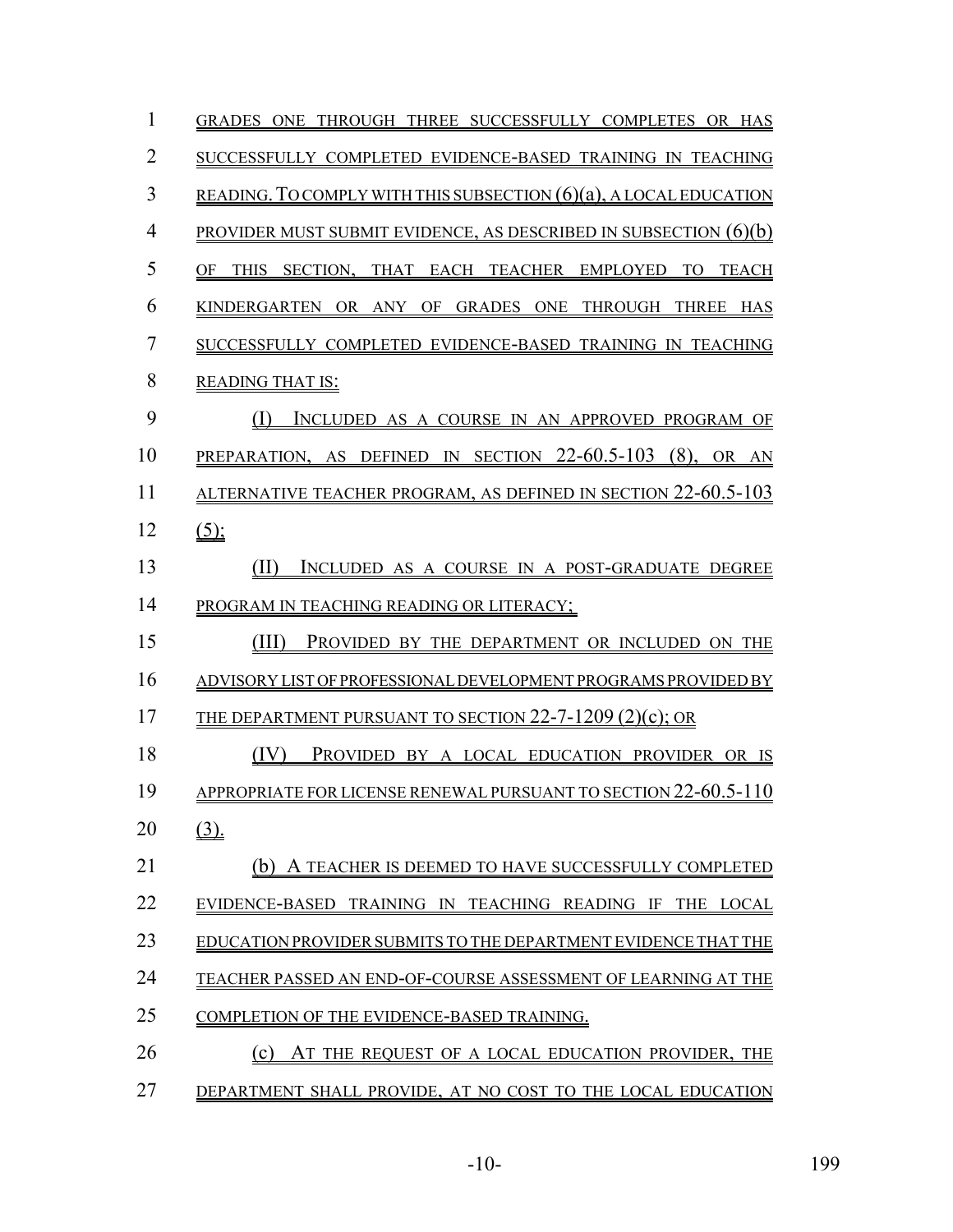| 1              | PROVIDER, EVIDENCE-BASED TRAINING IN TEACHING READING TO ONE OR                                         |
|----------------|---------------------------------------------------------------------------------------------------------|
| $\overline{2}$ | MORE OF THE TEACHERS EMPLOYED BY THE LOCAL EDUCATION PROVIDER                                           |
| 3              | TO TEACH KINDERGARTEN OR ANY OF GRADES ONE THROUGH THREE.                                               |
| 4              | (d) NOTWITHSTANDING THE PROVISIONS OF SUBSECTION $(6)(a)$ OF                                            |
| 5              | THIS SECTION, A LOCAL EDUCATION PROVIDER THAT IS NOT IN COMPLIANCE                                      |
| 6              | WITH THE REQUIREMENTS OF THIS SUBSECTION (6) AS OF THE BEGINNING                                        |
| 7              | OF THE 2021-22 SCHOOL YEAR OR FOR A SUBSEQUENT SCHOOL YEAR MAY                                          |
| 8              | REQUEST A ONE-YEAR EXTENSION FROM THE DEPARTMENT BASED ON A                                             |
| 9              | DEMONSTRATION OF GOOD CAUSE FOR INABILITY TO COMPLY.                                                    |
| 10             | (e) A LOCAL EDUCATION PROVIDER IS STRONGLY ENCOURAGED TO                                                |
| 11             | MAKE EVIDENCE-BASED TRAINING IN TEACHING READING AVAILABLE TO                                           |
| 12             | PARENTS AND MEMBERS OF THE COMMUNITY IN ORDER TO EFFECTIVELY                                            |
| 13             | PARTNER WITH THEM IN TEACHING EARLY-GRADE READING.                                                      |
| 14             | (7) EACH LOCAL EDUCATION PROVIDER IS STRONGLY ENCOURAGED                                                |
| 15             | TO PARTNER WITH ADJACENT PUBLIC LIBRARIES TO ENHANCE THE                                                |
| 16             | INSTRUCTIONAL PROGRAMMING AND SERVICES IN LITERACY PROVIDED BY                                          |
| 17             | THE LOCAL EDUCATION PROVIDER AND TO PROVIDE ACCESS FOR STUDENTS                                         |
| 18             | AND THEIR PARENTS TO READING MATERIALS FOR OUT-OF-SCHOOL                                                |
| 19             | LITERACY DEVELOPMENT.                                                                                   |
| 20             | <b>SECTION 6.</b> In Colorado Revised Statutes, 22-7-1209, amend                                        |
| 21             | $(2)(a)(1)$ , $(2)(b)$ , $(2)(c)$ , $(3)$ introductory portion, and $(6)$ ; and <b>add</b> $(1)(d.5)$ , |
| 22             | $(7)$ , and $(8)$ as follows:                                                                           |
| 23             | 22-7-1209. State board - rules - department - duties. (1) The                                           |
| 24             | state board shall promulgate rules in accordance with the "State                                        |
| 25             | Administrative Procedure Act", article 4 of title 24, as necessary to                                   |
| 26             | implement the provisions of this part 12, which rules must include, but                                 |
| 27             | need not be limited to:                                                                                 |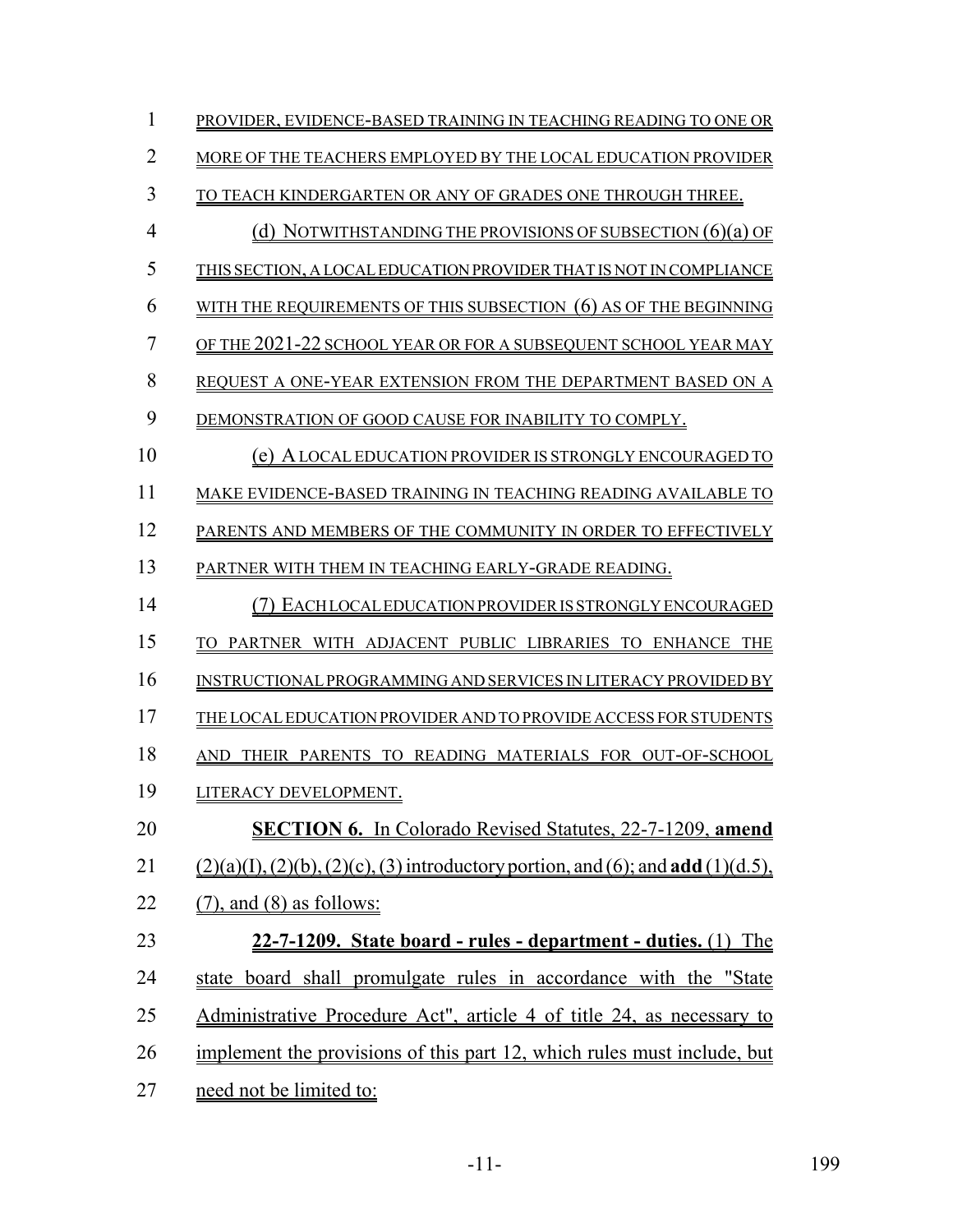| $\mathbf{1}$   | (d.5) THE TIME FRAMES AND PROCEDURES FOR SUBMITTING                                                               |
|----------------|-------------------------------------------------------------------------------------------------------------------|
| $\overline{2}$ | INFORMATION CONCERNING THE USE OF PER-PUPIL INTERVENTION MONEY;                                                   |
| 3              | $(2)$ (a) (I) Using the procedure developed pursuant to subsection                                                |
| $\overline{4}$ | (3) of this section, the department shall review and recommend to the                                             |
| 5              | state board reading assessments, including interim, summative, and                                                |
| 6              | diagnostic assessments, for kindergarten and first, second, and third                                             |
| 7              | grades that, at a minimum, meet the criteria specified in subsection                                              |
| 8              | $\frac{(\frac{1}{(1)(a)(H)}}{\frac{1}{(1)(a)(H)}}$ subsection (2)(a)(II) of this section. Following action by the |
| 9              | state board to approve reading assessments pursuant to subsection $(1)(b)$                                        |
| 10             | of this section, the department shall create a list of the approved reading                                       |
| 11             | assessments for kindergarten and first, second, and third grades for use by                                       |
| 12             | local education providers. The department shall update the list of                                                |
| 13             | approved reading assessments on or before July 1, 2019, and every four                                            |
| 14             | years thereafter as necessary. The department shall work with the                                                 |
| 15             | approved assessment publishers to better align, to the extent practicable,                                        |
| 16             | the minimum reading competency levels for third grade, which are based                                            |
| 17             | on the scores attained on the approved assessments, with the preschool                                            |
| 18             | through elementary and secondary education standards for third-grade                                              |
| 19             | reading adopted pursuant to section 22-7-1005.                                                                    |
| 20             | (b) Using the procedure developed pursuant to subsection (3) of                                                   |
| 21             | this section, the department shall create an advisory list of evidence-based                                      |
| 22             | or scientifically based instructional programming in reading AND                                                  |
| 23             | SUPPORTING TECHNOLOGIES, INCLUDING SOFTWARE, FOR ASSESSING AND                                                    |
| 24             | MONITORING STUDENT PROGRESS that local education providers are                                                    |
| 25             | encouraged to use, which programming is AND TECHNOLOGY, INCLUDING                                                 |
| 26             | SOFTWARE, ARE aligned with the recommended reading assessments,                                                   |
| 27             | including the assessment required in subsection $(2)(a)(II)(D)$ of this                                           |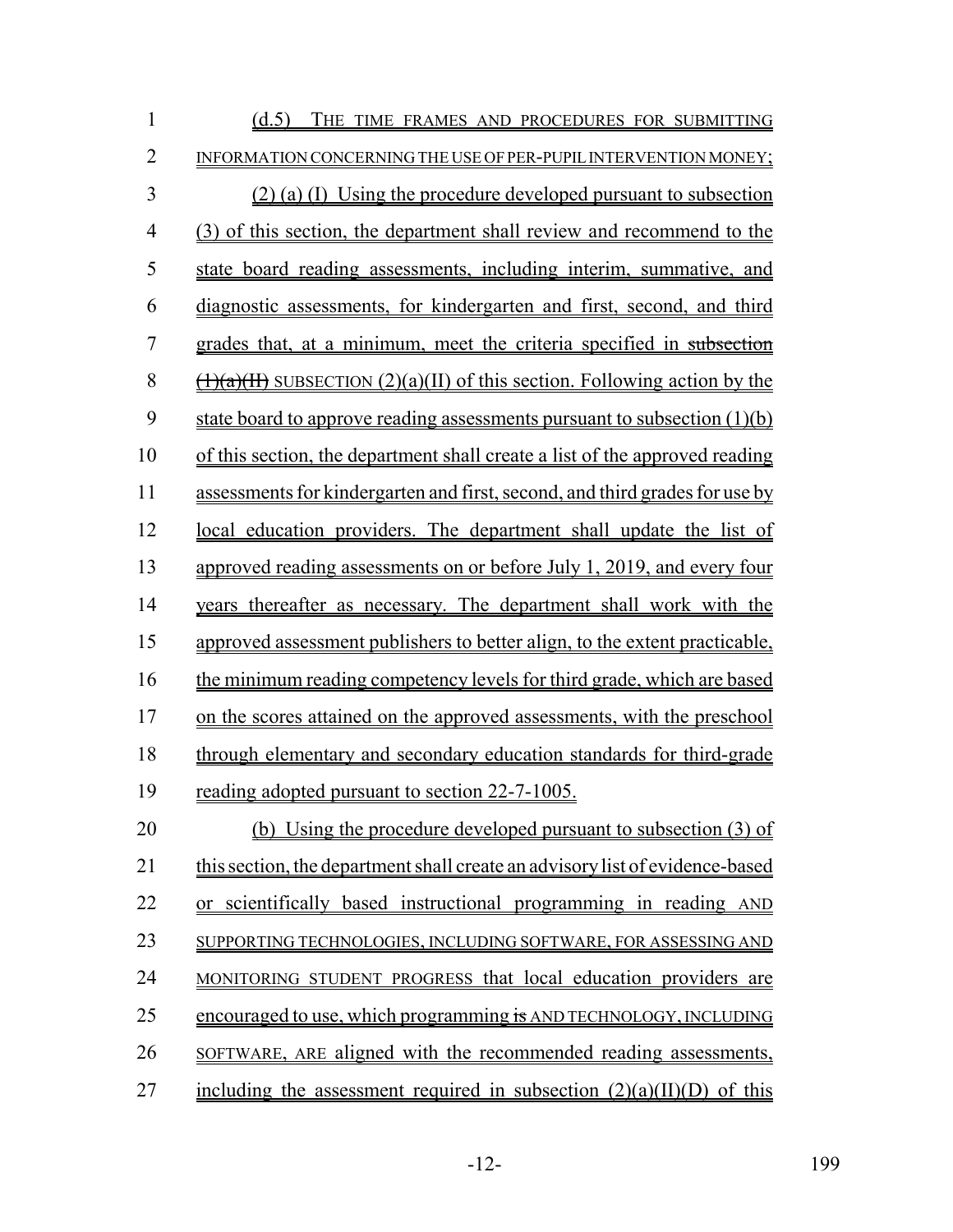| $\mathbf{1}$   | section. The advisory list may include only programming AND                   |
|----------------|-------------------------------------------------------------------------------|
| 2              | <b>TECHNOLOGY, INCLUDING SOFTWARE, that, at a minimum:</b>                    |
| 3              | Has HAVE been proven to accelerate student progress in<br>(I)                 |
| 4              | attaining reading competency;                                                 |
| 5              | (II)<br>WITH REGARD TO INSTRUCTIONAL PROGRAMMING, provides                    |
| 6              | explicit and systematic skill development in the areas of phonemic            |
| $\overline{7}$ | awareness, phonics, vocabulary development, reading fluency including         |
| 8              | <u>oral skills, and reading comprehension;</u>                                |
| 9              | (II.5)<br>WITH REGARD TO INSTRUCTIONAL PROGRAMMING, is                        |
| 10             | evidence based or scientifically based and is aligned with the preschool      |
| 11             | through elementary and secondary education standards for reading              |
| 12             | adopted by the state board pursuant to section 22-7-1005;                     |
| 13             | (III)<br>WITH REGARD TO INSTRUCTIONAL PROGRAMMING, includes                   |
| 14             | evidence-based or scientifically based and reliable assessments;              |
| 15             | Provides PROVIDE initial and ongoing analysis of the<br>(IV)                  |
| 16             | student's progress in attaining reading competency; and                       |
| 17             | WITH REGARD TO INSTRUCTIONAL PROGRAMMING, includes                            |
| 18             | texts on core academic content to assist the student in maintaining or        |
| 19             | meeting grade-appropriate proficiency levels in academic subjects in          |
| 20             | addition to reading.                                                          |
| 21             | (c) Using the procedure developed pursuant to subsection (3) of               |
| 22             | this section, the department shall create an advisory list of RIGOROUS        |
| 23             | professional development programs that are related to addressing              |
| 24             | significant reading deficiencies and to applying intervention instruction     |
| 25             | and strategies, in addition to programs related to teaching general literacy, |
| 26             | that local education providers are encouraged to use. THE DEPARTMENT          |
| 27             | SHALL INCLUDE ON THE ADVISORY LIST PROFESSIONAL DEVELOPMENT                   |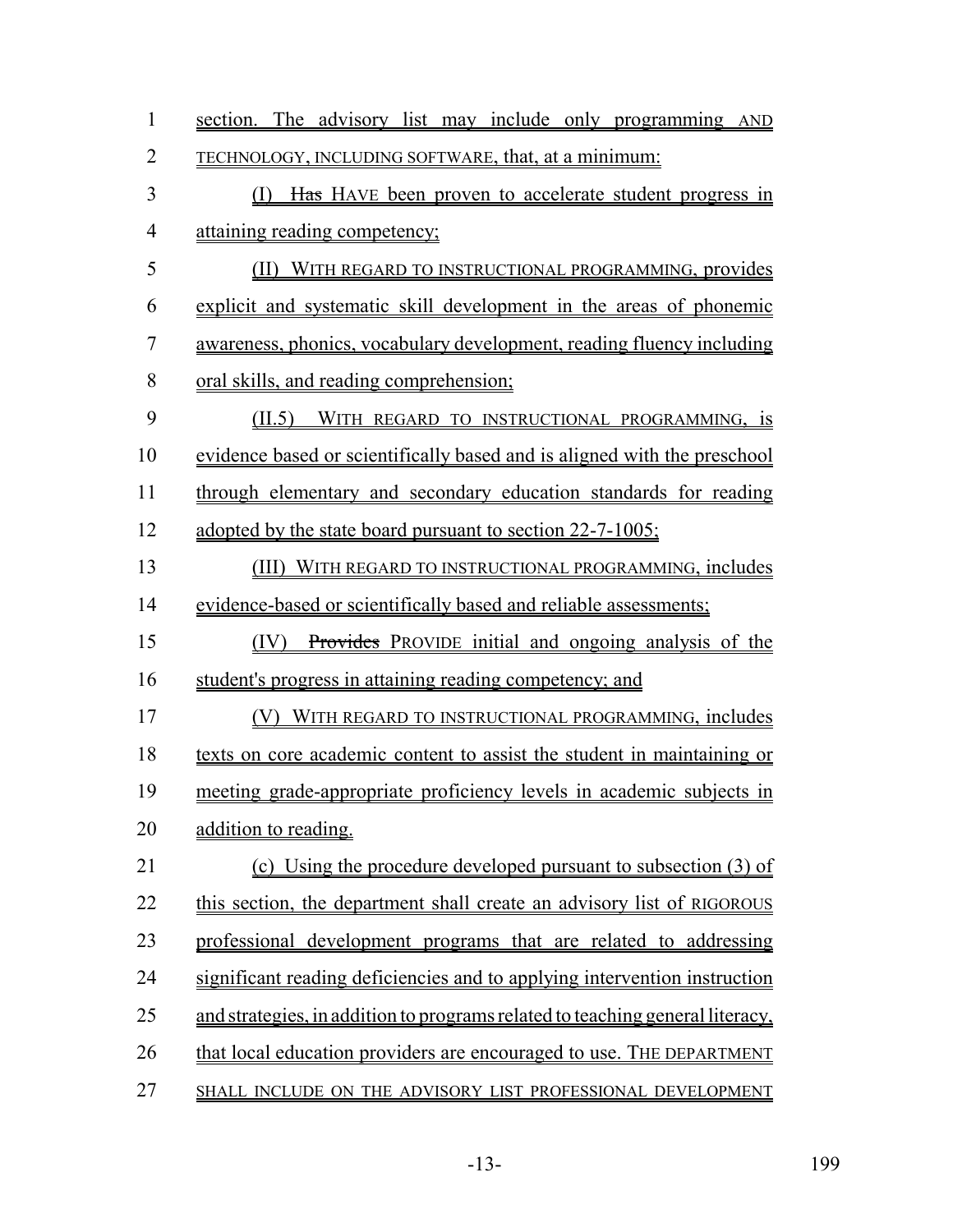| $\mathbf{1}$   | PROGRAMS THAT ARE AVAILABLE ONLINE. THE DEPARTMENT SHALL                            |
|----------------|-------------------------------------------------------------------------------------|
| $\overline{2}$ | ENSURE THAT EACH PROFESSIONAL DEVELOPMENT PROGRAM INCLUDED ON                       |
| 3              | THE ADVISORY LIST IS:                                                               |
| $\overline{4}$ | (I)<br>FOCUSED ON OR ALIGNS WITH THE SCIENCE OF READING,                            |
| 5              | INCLUDING TEACHING IN THE AREAS OF PHONEMIC AWARENESS, PHONICS,                     |
| 6              | VOCABULARY DEVELOPMENT, READING FLUENCY INCLUDING ORAL SKILLS,                      |
| 7              | AND READING COMPREHENSION; AND                                                      |
| 8              | (II)<br>INCLUDES RIGOROUS EVALUATIONS OF LEARNING                                   |
| 9              | THROUGHOUT AND AT THE END OF THE COURSE THAT A PERSON TAKING                        |
| 10             | THE COURSE MUST PASS TO SUCCESSFULLY COMPLETE THE COURSE.                           |
| 11             | (3) The department shall develop and implement a procedure for                      |
| 12             | identifying the reading assessments it recommends to the state board for            |
| 13             | the approved list of reading assessments described in subsection $(2)(a)$ of        |
| 14             | this section and for creating the advisory lists of instructional                   |
| 15             | programming and professional development programs described in                      |
| 16             | subsections $(2)(b)$ , $(2)(c)$ , and $(2)(d)$ SUBSECTIONS $(2)(b)$ AND $(2)(c)$ of |
| 17             | this section. At a minimum, the procedure must include:                             |
| 18             | The department, upon request, may provide technical<br>(6)                          |
| 19             | assistance to a local education provider in implementing the provisions             |
| 20             | of this part 12; EXCEPT THAT, IF A LOCAL EDUCATION PROVIDER IS                      |
| 21             | ACCREDITED WITH TURNAROUND PLAN PURSUANT TO SECTION 22-11-208                       |
| 22             | OR REOUIRED TO ADOPT A TURNAROUND PLAN PURSUANT TO SECTION                          |
| 23             | 22-11-210, THE DEPARTMENT SHALL PROVIDE TECHNICAL ASSISTANCE TO                     |
| 24             | THE LOCAL EDUCATION PROVIDER IN IMPLEMENTING THE PROVISIONS OF                      |
| 25             | THIS PART 12.                                                                       |
| 26             | BEGINNING IN THE 2019-20 BUDGET YEAR, THE DEPARTMENT                                |
| 27             | SHALL CONTRACT WITH AN ENTITY TO DEVELOP AND IMPLEMENT A PUBLIC                     |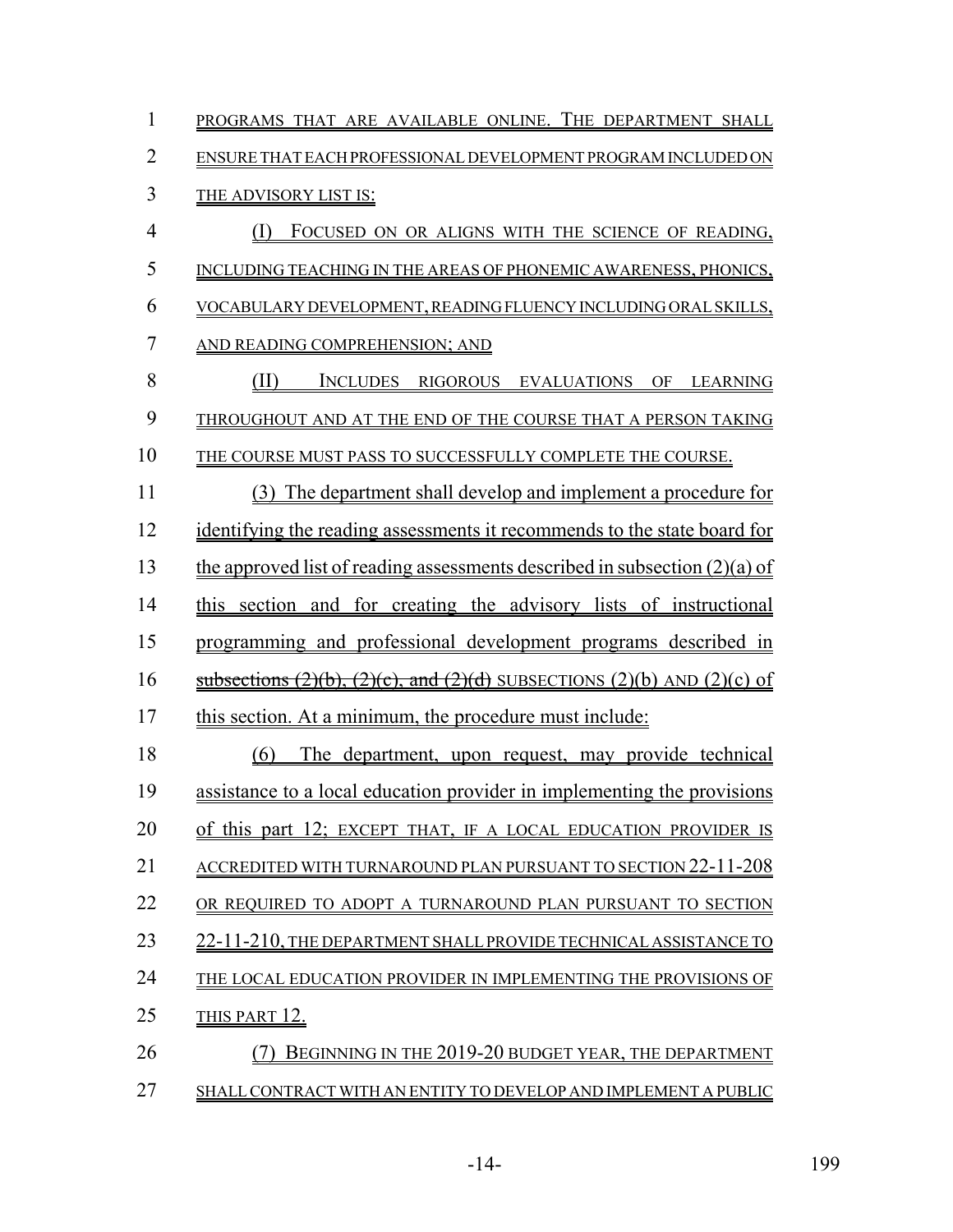| 1  | INFORMATION CAMPAIGN TO EMPHASIZE THE IMPORTANCE OF LEARNING                            |
|----|-----------------------------------------------------------------------------------------|
| 2  | TO READ BY THIRD GRADE AND TO HIGHLIGHT THE LOCAL EDUCATION                             |
| 3  | PROVIDERS THAT ARE ACHIEVING HIGH PERCENTAGES OF THIRD-GRADE                            |
| 4  | WHO DEMONSTRATE READING COMPETENCY. THE PUBLIC<br><b>STUDENTS</b>                       |
| 5  | INFORMATION CAMPAIGN MUST BE DISSEMINATED STATEWIDE AND MUST                            |
| 6  | EMPHASIZE THE IMPORTANT ROLES THAT EDUCATORS AND PARENTS HAVE                           |
| 7  | IN TEACHING CHILDREN TO READ AND IN PROVIDING A SCHOOL AND HOME                         |
| 8  | 'THE<br><b>PROMOTES</b><br>READING.<br><b>DEPARTMENT</b><br>ENVIRONMENT<br>THAT -<br>IS |
| 9  | ENCOURAGED TO WORK WITH THE PUBLIC AND PRIVATE LIBRARY AGENCIES                         |
| 10 | THROUGHOUT THE STATE IN DEVELOPING AND IMPLEMENTING THE PUBLIC                          |
| 11 | INFORMATION CAMPAIGN.                                                                   |
| 12 | BY OCTOBER 1, 2019, THE DEPARTMENT SHALL ISSUE A<br>$(8)$ (a)                           |
| 13 | REOUEST FOR PROPOSALS TO CONTRACT WITH AN ENTITY TO ACT AS                              |
| 14 | INDEPENDENT EVALUATOR TO PROVIDE INDEPENDENT EVALUATIONS OF                             |
| 15 | THE USE OF PER-PUPIL INTERVENTION MONEY AND MONEY RECEIVED                              |
| 16 | THROUGH THE EARLY LITERACY GRANT PROGRAM BY LOCAL EDUCATION                             |
| 17 | PROVIDERS AND TO CONDUCT A MULTI-YEAR EVALUATION TO DETERMINE                           |
| 18 | WHETHER THE STUDENT OUTCOMES ACHIEVED BY LOCAL EDUCATION                                |
| 19 | PROVIDERS IN IMPLEMENTING THIS PART 12 MEET THE GOALS OF THIS PART                      |
| 20 | 12 AS DESCRIBED IN SECTION 22-7-1202 (2) AND $(3)(a)$ .                                 |
| 21 | (b) THE COMMISSIONER OF EDUCATION SHALL DIRECT THE PROCESS                              |
| 22 | FOR REVIEWING THE PROPOSALS RECEIVED AND FOR SELECTING THE                              |
| 23 | ENTITY IN ACCORDANCE WITH THE PROCUREMENT LAWS APPLICABLE TO                            |
| 24 | THE DEPARTMENT. IN SELECTING THE ENTITY, THE COMMISSIONER SHALL                         |
| 25 | <b>ENSURE THAT:</b>                                                                     |
| 26 | THE SELECTED ENTITY DEMONSTRATES THE ABILITY AND                                        |
| 27 | CAPACITY TO SUCCESSFULLY COMPLETE THE EVALUATION AS DESCRIBED                           |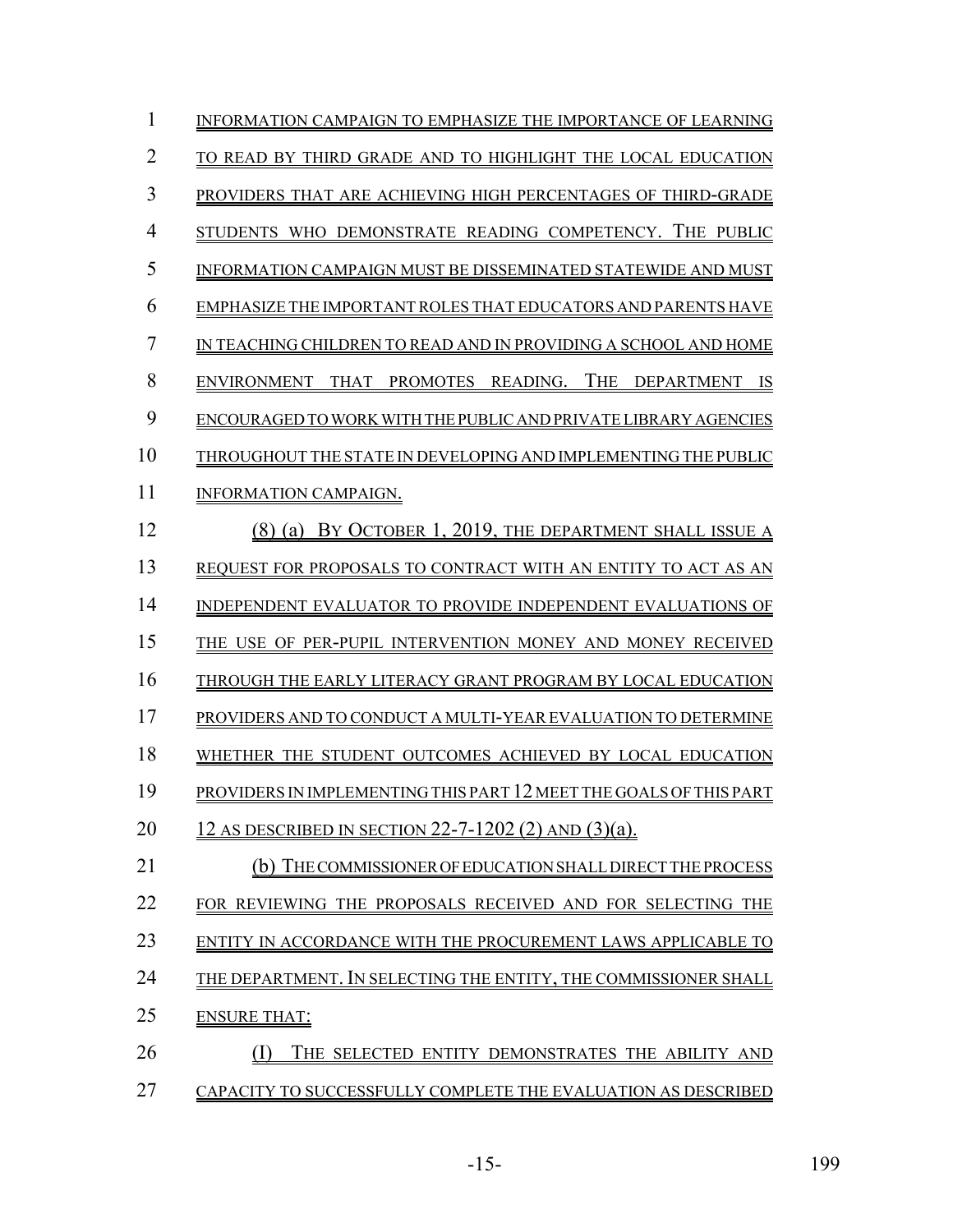| 1  | IN SUBSECTION $(8)(c)$ OF THIS SECTION WITHIN THE SPECIFIED TIME FRAME; |
|----|-------------------------------------------------------------------------|
| 2  | THE SELECTED ENTITY HAS EXPERTISE IN REVIEWING AND<br>(11)              |
| 3  | UNDERSTANDING THE COMPONENTS OF HIGH-OUALITY, EFFECTIVE                 |
| 4  | READING CURRICULA, EDUCATION PROGRAMS, INSTRUCTION, STRATEGIES,         |
| 5  | AND INTERVENTIONS;                                                      |
| 6  | (III) THE SELECTED ENTITY HAS EXPERTISE IN REVIEWING THE                |
| 7  | IMPLEMENTATION OF ENGLISH LANGUAGE DEVELOPMENT PROGRAMS,                |
| 8  | ESPECIALLY WITH REGARD TO TEACHING READING; AND                         |
| 9  | THE SELECTED ENTITY HAS EXPERTISE IN UNDERSTANDING<br>(IV)              |
| 10 | MEASUREMENTS OF STUDENT LEARNING AND ACADEMIC GROWTH.                   |
| 11 | THE MULTI-YEAR EVALUATION OF THE IMPLEMENTATION OF<br>(c)               |
| 12 | THIS PART 12 MUST INCLUDE:                                              |
| 13 | REVIEW OF THE APPROVED READING ASSESSMENTS AND THE                      |
| 14 | INCLUDED<br>THE ADVISORY LISTS OF INSTRUCTIONAL<br><b>ITEMS</b><br>ON   |
| 15 | PROGRAMMING IN READING AND SUPPORTING TECHNOLOGIES AND OF               |
| 16 | PROFESSIONAL DEVELOPMENT PROGRAMS TO ENSURE THAT THEY MEET              |
| 17 | THE REQUIREMENTS SPECIFIED IN SUBSECTION (2) OF THIS SECTION AND A      |
| 18 | REVIEW OF THE PROCESSES BY WHICH THE DEPARTMENT IDENTIFIES              |
| 19 | ASSESSMENTS, INSTRUCTIONAL PROGRAMMING IN READING,<br>– AND             |
| 20 | PROFESSIONAL DEVELOPMENT PROGRAMS FOR INCLUSION ON THE LISTS;           |
| 21 | EVALUATION OF THE EFFECTIVENESS OF THE PROCESSES,                       |
| 22 | PROCEDURES, METHODS, AND STRATEGIES THAT LOCAL EDUCATION                |
| 23 | PROVIDERS USE TO IMPLEMENT THE REQUIREMENTS OF THIS PART 12,            |
| 24 | INCLUDING AN INVENTORY TO ESTABLISH A BASELINE INDICATION OF THE        |
| 25 | TEACHING METHODS, STRATEGIES, AND MATERIALS USED BY LOCAL               |
| 26 | EDUCATION PROVIDERS TO TEACH READING IN KINDERGARTEN AND                |
| 27 | <b>GRADES ONE THROUGH THREE;</b>                                        |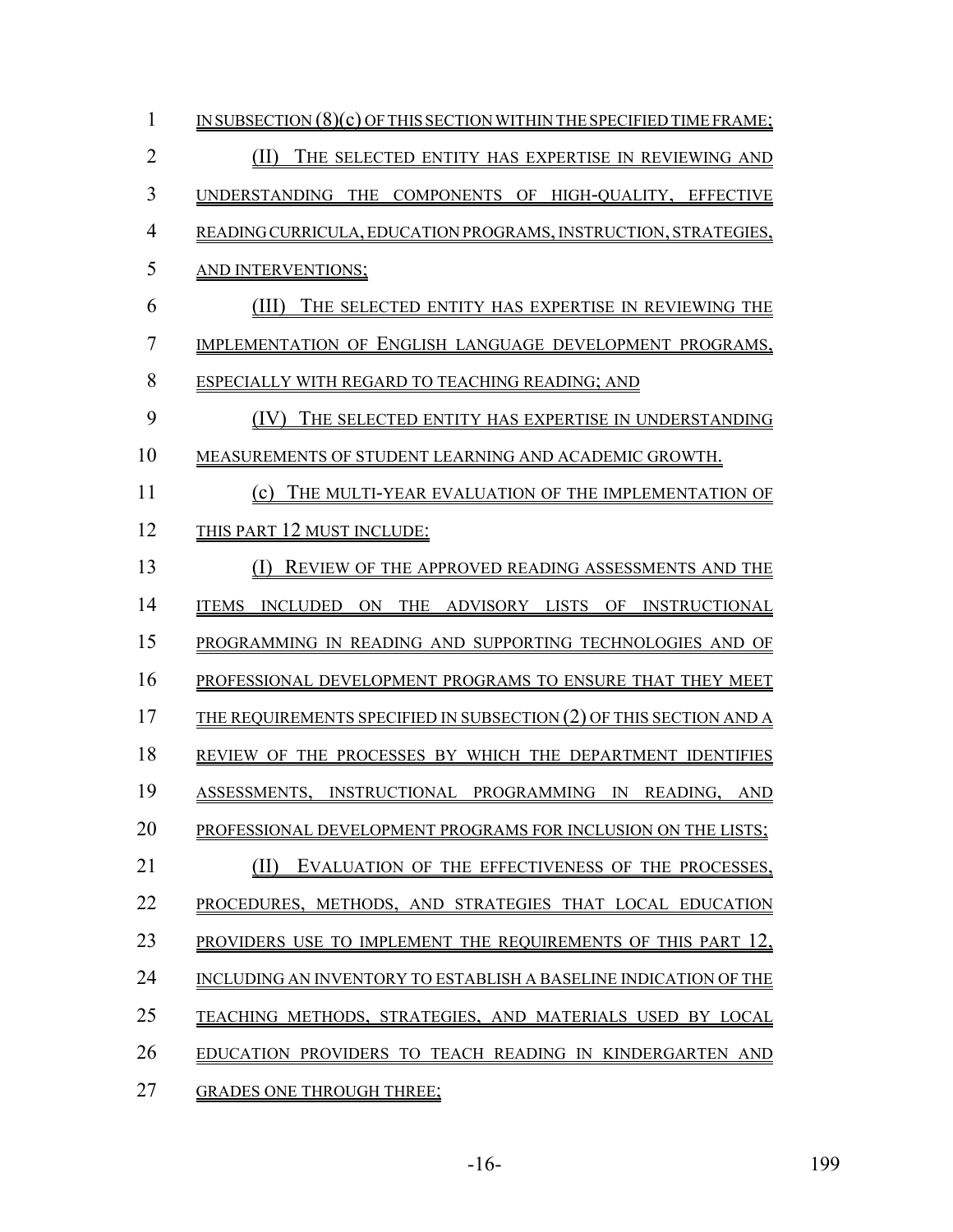| 1              | MEASUREMENT OF THE RESULTS ATTAINED THAT INDICATE<br>(III)            |
|----------------|-----------------------------------------------------------------------|
| $\overline{2}$ | THE DEGREE TO WHICH THE GOALS OF THIS PART 12 HAVE BEEN MET,          |
| 3              | INCLUDING, AT A MINIMUM:                                              |
| $\overline{4}$ | THE NUMBER OF STUDENTS ANNUALLY IDENTIFIED AS HAVING<br>(A)           |
| 5              | SIGNIFICANT READING DEFICIENCIES, INCLUDING THOSE<br><b>INITIALLY</b> |
| 6              | IDENTIFIED AND THOSE WHO WERE IDENTIFIED IN A PREVIOUS SCHOOL         |
| 7              | YEAR;                                                                 |
| 8              | WHETHER STUDENTS IDENTIFIED AS HAVING SIGNIFICANT<br>(B)              |
| 9              | READING DEFICIENCIES DEMONSTRATE SIGNIFICANT ANNUAL GROWTH IN         |
| 10             | READING OVER MULTIPLE YEARS AND AN INDICATION OF THE AMOUNT OF        |
| 11             | <b>GROWTH ATTAINED ANNUALLY;</b>                                      |
| 12             | WHETHER STUDENTS IDENTIFIED AS HAVING SIGNIFICANT<br>(C)              |
| 13             | DEFICIENCIES DEMONSTRATE GRADE-LEVEL READING<br>READING               |
| 14             | COMPETENCY BY COMPLETION OF THIRD GRADE OR BY COMPLETION OF A         |
| 15             | <b>LATER GRADE;</b>                                                   |
| 16             | THE NUMBER OF STUDENTS ANNUALLY IDENTIFIED AS READING<br>(D)          |
| 17             | <b>BELOW GRADE LEVEL; AND</b>                                         |
| 18             | (E)<br>WHETHER THE STUDENTS IDENTIFIED AS READING BELOW               |
| 19             | GRADE LEVEL DEMONSTRATE SIGNIFICANT GROWTH IN READING TO THE          |
| 20             | EXTENT THAT THEY ARE READING AT GRADE LEVEL BY COMPLETION OF          |
| 21             | THIRD GRADE OR BY COMPLETION OF A LATER GRADE, AND AN INDICATION      |
| 22             | OF THE AMOUNT OF GROWTH ATTAINED ANNUALLY;                            |
| 23             | ESTABLISHMENT OF A BASELINE INDICATION OF THE LEVEL                   |
| 24             | AND QUALITY OF PRE-SERVICE AND IN-SERVICE TRAINING IN TEACHING        |
| 25             | READING RECEIVED BY EACH EDUCATOR WHO IS EMPLOYED IN A PUBLIC         |
| 26             | SCHOOL TO TEACH KINDERGARTEN OR ONE OF GRADES ONE THROUGH             |
| 27             | THREE; AND                                                            |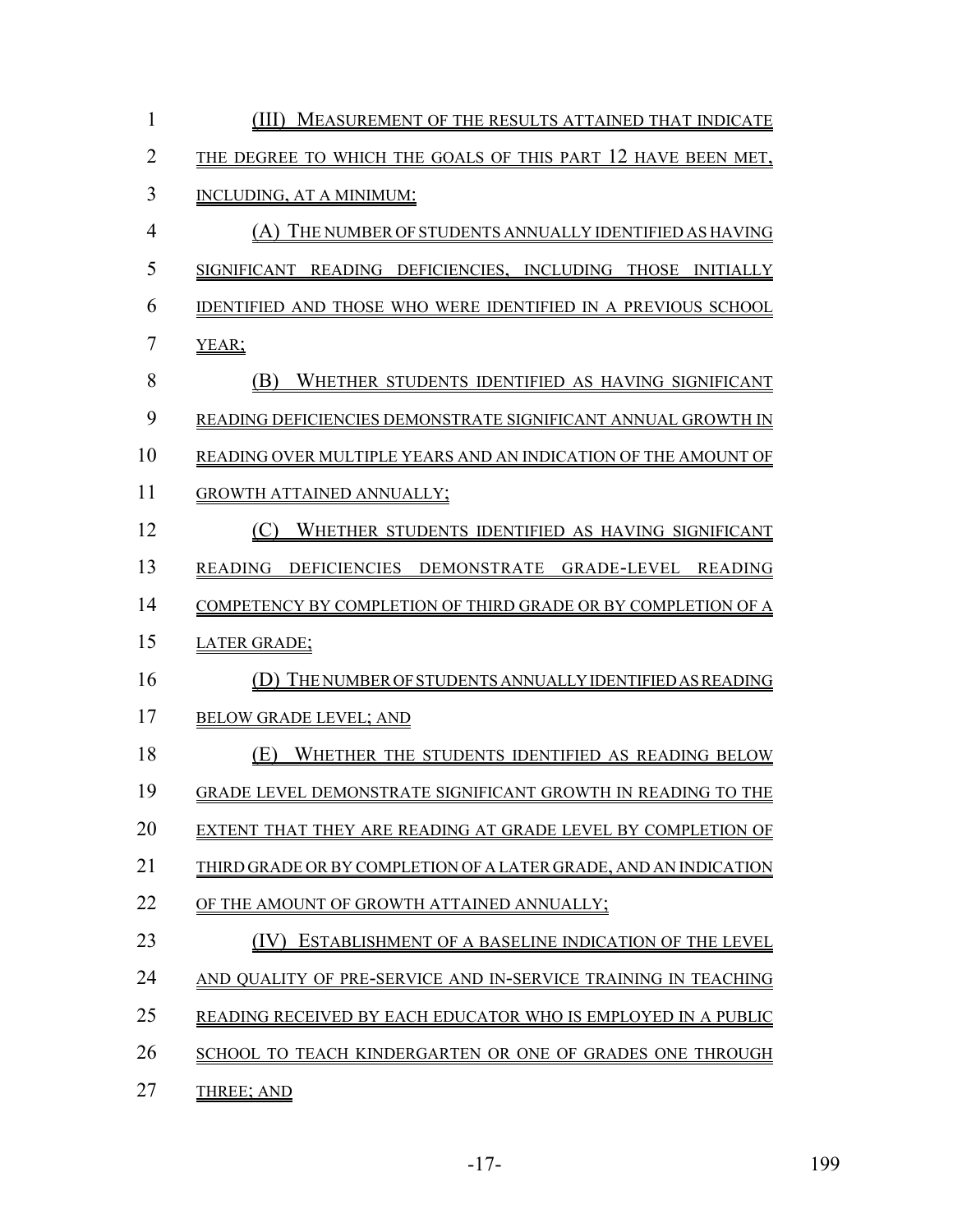1 (V) EVALUATION OF THE DEGREE TO WHICH LOCAL EDUCATION PROVIDERS EFFECTIVELY WORK WITH PARENTS AND MEMBERS OF THE COMMUNITY TO CREATE PARTNERSHIPS FOR PROVIDING AND ENCOURAGING READING INSTRUCTION FOR STUDENTS ENROLLED IN KINDERGARTEN AND GRADES ONE THROUGH THREE. (d) IN COMPLETING THE MULTI-YEAR EVALUATION, THE INDEPENDENT EVALUATOR SHALL TAKE INTO ACCOUNT STUDENT MOBILITY WITHIN, AND THE STUDENT DEMOGRAPHICS OF, EACH LOCAL EDUCATION PROVIDER, INCLUDING AT THE SCHOOL-BUILDING LEVEL. THE INDEPENDENT EVALUATOR SHALL WORK DIRECTLY WITH THE DEPARTMENT, LOCAL EDUCATION PROVIDERS, AND PARENTS AND COMMUNITY MEMBERS IN COMPLETING THE EVALUATION. (e) THE INDEPENDENT EVALUATOR CONTRACTED PURSUANT TO 14 THIS SUBSECTION (8) SHALL COMPLETE THE EVALUATION OF THE IMPLEMENTATION OF THIS PART 12 AS DESCRIBED IN SUBSECTION (8)(c) OF THIS SECTION BY JULY 1, 2021. THE DEPARTMENT SHALL INCLUDE A REPORT OF THE EVALUATION IN THE HEARING BEFORE THE JOINT 18 EDUCATION COMMITTEE HELD PURSUANT TO SECTION 2-7-203 IN NOVEMBER OR DECEMBER 2021. THE INDEPENDENT EVALUATOR SHALL 20 CONTINUE EVALUATIONS OF THE GROWTH IN READING ACHIEVED BY LOCAL EDUCATION PROVIDERS' USE OF PER-PUPIL INTERVENTION MONEY AND MONEY RECEIVED THROUGH THE EARLY LITERACY GRANT PROGRAM. **SECTION 7.** In Colorado Revised Statutes, 22-7-1210, **amend** (4)(b)(IV); **repeal** (5) and (6); and **add** (4)(c) and (4)(d) as follows: **22-7-1210. Early literacy fund - created - repeal.** (4) The money in the fund is subject to annual appropriation by the general assembly to the department. The department shall annually expend the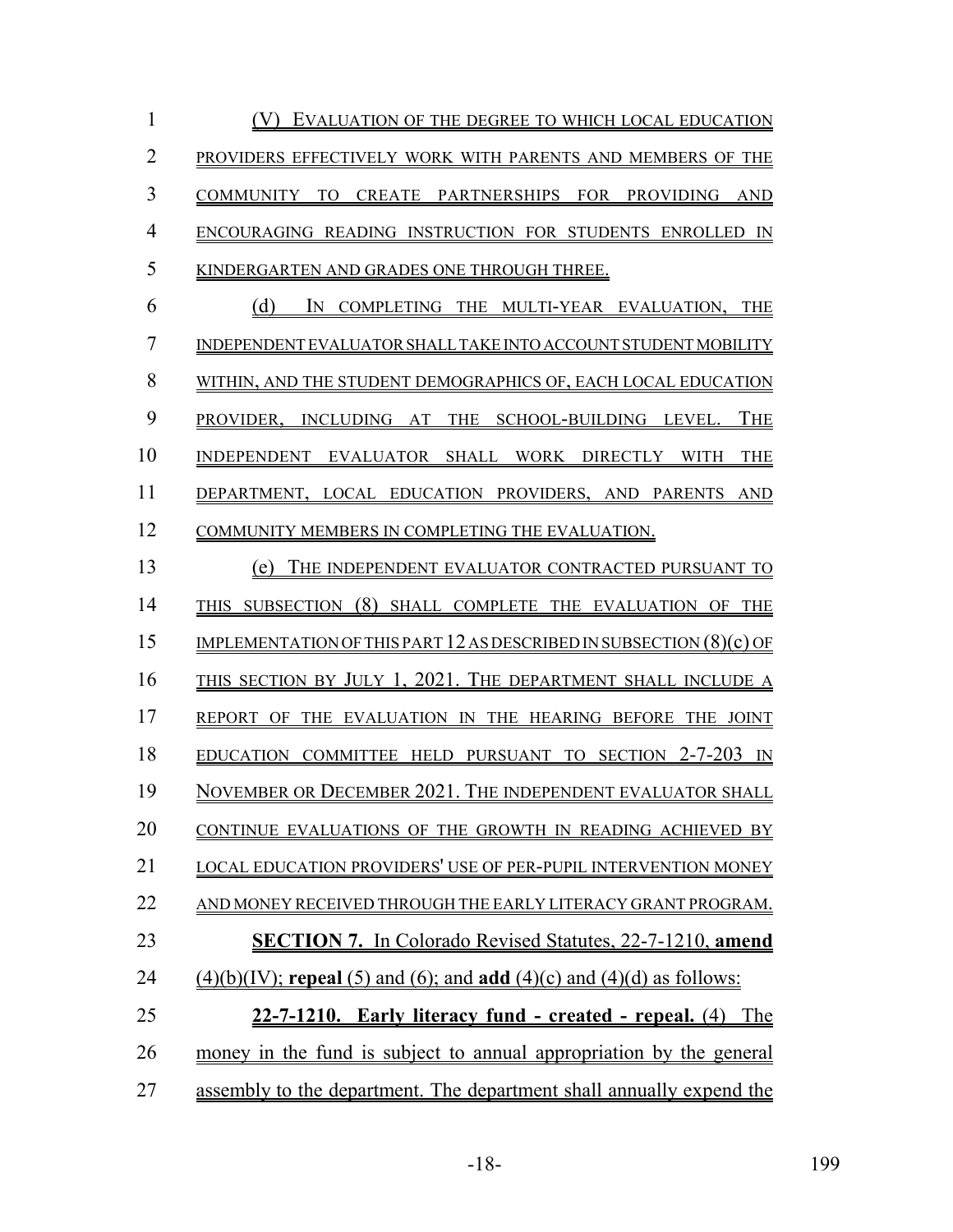1 money in the fund as follows:

| $\overline{2}$ | Beginning in the 2013-14 budget year and for budget years<br>(b)              |
|----------------|-------------------------------------------------------------------------------|
| 3              | thereafter:                                                                   |
| $\overline{4}$ | (IV) The department shall allocate the remaining money annually               |
| 5              | credited to the fund, as provided in the annual general appropriations bill,  |
| 6              | to the local education providers as per-pupil intervention money              |
| $\overline{7}$ | calculated pursuant to subsection (5) of this section, AS IT EXISTED PRIOR    |
| 8              | <u>TO THE EFFECTIVE DATE OF SUBSECTION (4)(c) OF THIS SECTION.</u>            |
| 9              | $(c)$ (I)<br>IN ADDITION TO THE ALLOCATIONS DESCRIBED IN                      |
| 10             | SUBSECTION $(4)(b)$ OF THIS SECTION, FOR THE 2019-20 BUDGET YEAR, THE         |
| 11             | DEPARTMENT SHALL EXPEND:                                                      |
| 12             | (A) UP TO FIVE HUNDRED THOUSAND DOLLARS TO IMPLEMENT THE                      |
| 13             | PUBLIC INFORMATION CAMPAIGN TO PROMOTE READING DESCRIBED IN                   |
| 14             | SECTION 22-7-1209 (7); AND                                                    |
| 15             | (B) NO MORE THAN TWO MILLION DOLLARS TO CONTRACT WITH A                       |
| 16             | QUALIFIED ENTITY AS AN INDEPENDENT EVALUATOR TO EVALUATE THE                  |
| 17             | IMPLEMENTATION OF THIS PART 12 AS DESCRIBED IN SECTION 22-7-1209              |
| 18             | $(8)$ .                                                                       |
| 19             | (II) NOTWITHSTANDING THE PROVISIONS OF SUBSECTION $(4)(b)(II)$                |
| 20             | <u>AND (4)(b)(IV) OF THIS SECTION, FOR THE 2019-20 BUDGET YEAR, OF THE</u>    |
| 21             | AMOUNT THAT REMAINS AFTER THE ALLOCATIONS DESCRIBED IN                        |
| 22             | SUBSECTIONS $(4)(b)(I)$ , $(4)(b)(III)$ , AND $(4)(c)(I)$ OF THIS SECTION, AS |
| 23             | PROVIDED IN THE ANNUAL GENERAL APPROPRIATIONS BILL, THE                       |
| 24             | DEPARTMENT SHALL USE TEN PERCENT FOR GRANTS AWARDED THROUGH                   |
| 25             | <u>THE EARLY LITERACY GRANT PROGRAM CREATED IN SECTION 22-7-1211,</u>         |
| 26             | WHICH IS IN ADDITION TO THE AMOUNT DESCRIBED IN SUBSECTION                    |
| 27             | (4)(b)(II) OF THIS SECTION, AND ALLOCATE NINETY PERCENT TO LOCAL              |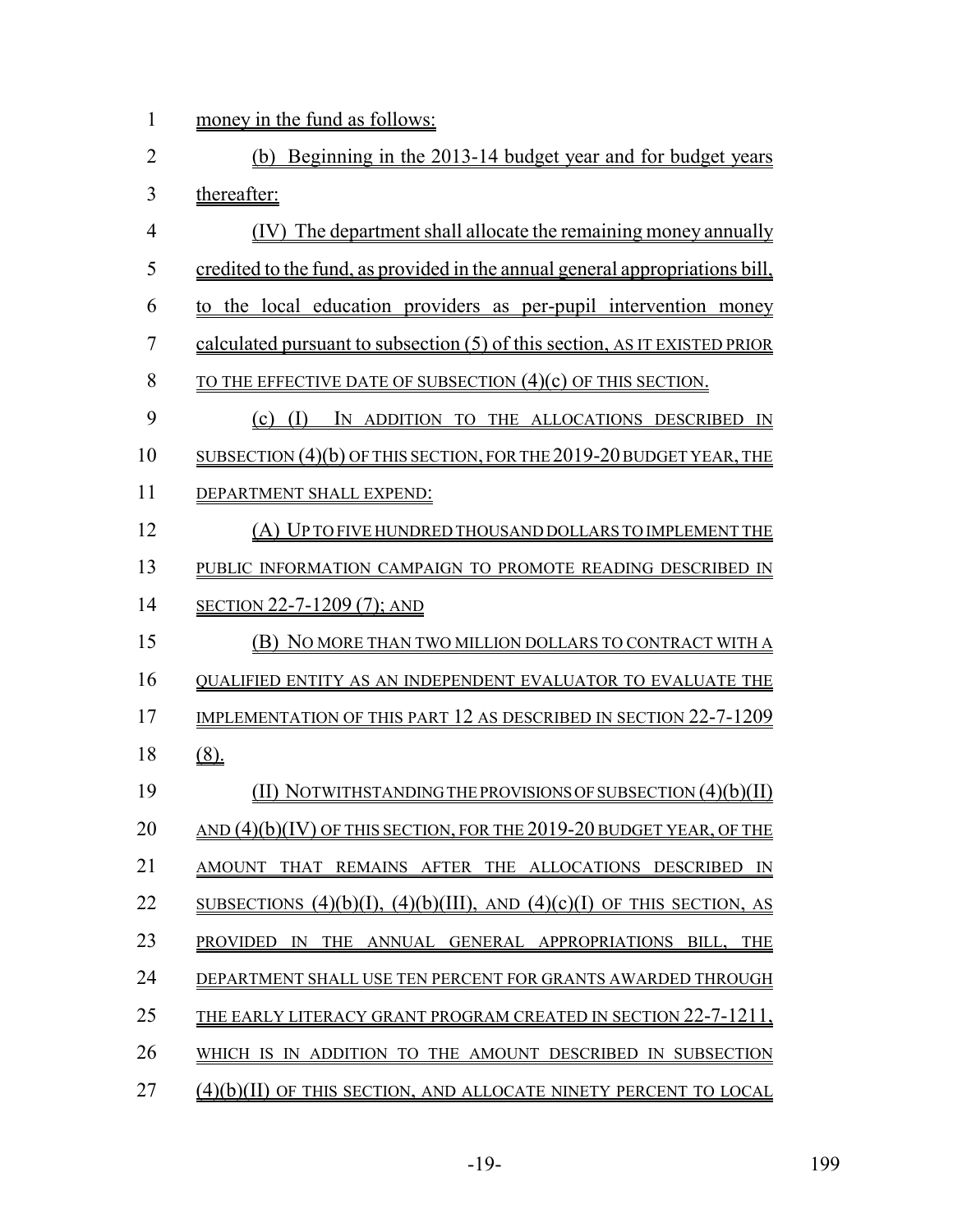| $\mathbf{1}$   | EDUCATION PROVIDERS AS PER-PUPIL INTERVENTION MONEY AS PROVIDED                         |
|----------------|-----------------------------------------------------------------------------------------|
| $\overline{2}$ | <u>IN SECTION 22-7-1210.5.</u>                                                          |
| 3              | SUBSECTION (4)(b) OF THIS SECTION AND THIS SUBSECTION<br>(III)                          |
| $\overline{4}$ | $(4)(c)$ are repealed, effective July 1, 2020.                                          |
| 5              | BEGINNING IN THE 2020-21 BUDGET YEAR AND FOR BUDGET<br>(d)                              |
| 6              | YEARS THEREAFTER, THE DEPARTMENT MAY USE UP TO ONE PERCENT OF                           |
| 7              | THE MONEY ANNUALLY APPROPRIATED FROM THE FUND TO OFFSET THE                             |
| 8              | COSTS OF ADMINISTERING THIS PART 12, AND THE DEPARTMENT SHALL                           |
| 9              | USE:                                                                                    |
| 10             | <u>(I) UP TO FIVE HUNDRED THOUSAND DOLLARS, AS PROVIDED IN THE</u>                      |
| 11             | ANNUAL GENERAL APPROPRIATIONS BILL, TO IMPLEMENT THE PUBLIC                             |
| 12             | INFORMATION CAMPAIGN TO PROMOTE READING DESCRIBED IN SECTION                            |
| 13             | $22 - 7 - 1209(7);$                                                                     |
| 14             | <u>(II) UP TO TWO MILLION DOLLARS, AS PROVIDED IN THE ANNUAL</u>                        |
| 15             | <b>GENERAL APPROPRIATIONS BILL, TO CONTRACT WITH A QUALIFIED ENTITY</b>                 |
| 16             | AS AN INDEPENDENT EVALUATOR TO EVALUATE THE IMPLEMENTATION OF                           |
| 17             | THIS PART 12 AS DESCRIBED IN SECTION 22-7-1209 $(8)$ ;                                  |
| 18             | (III)<br>AT LEAST FOUR MILLION DOLLARS, AS PROVIDED IN THE                              |
| 19             | ANNUAL GENERAL APPROPRIATIONS BILL, FOR GRANTS AWARDED                                  |
| 20             | THROUGH THE EARLY LITERACY GRANT PROGRAM CREATED IN SECTION                             |
| 21             | $22 - 7 - 1211$ ; AND                                                                   |
| 22             | (IV) OF THE REMAINING AMOUNT CREDITED TO THE FUND, THE                                  |
| 23             | AMOUNT SPECIFIED IN THE ANNUAL GENERAL APPROPRIATIONS BILL FOR                          |
| 24             | THE EARLY LITERACY GRANT PROGRAM, WHICH IS IN ADDITION TO THE                           |
| 25             | <u>AMOUNT SPECIFIED IN SUBSECTION <math>(4)(d)(III)</math> OF THIS SECTION, AND THE</u> |
| 26             | AMOUNT SPECIFIED IN THE ANNUAL GENERAL APPROPRIATIONS BILL FOR                          |
| 27             | ALLOCATION TO LOCAL EDUCATION PROVIDERS AS PER-PUPIL                                    |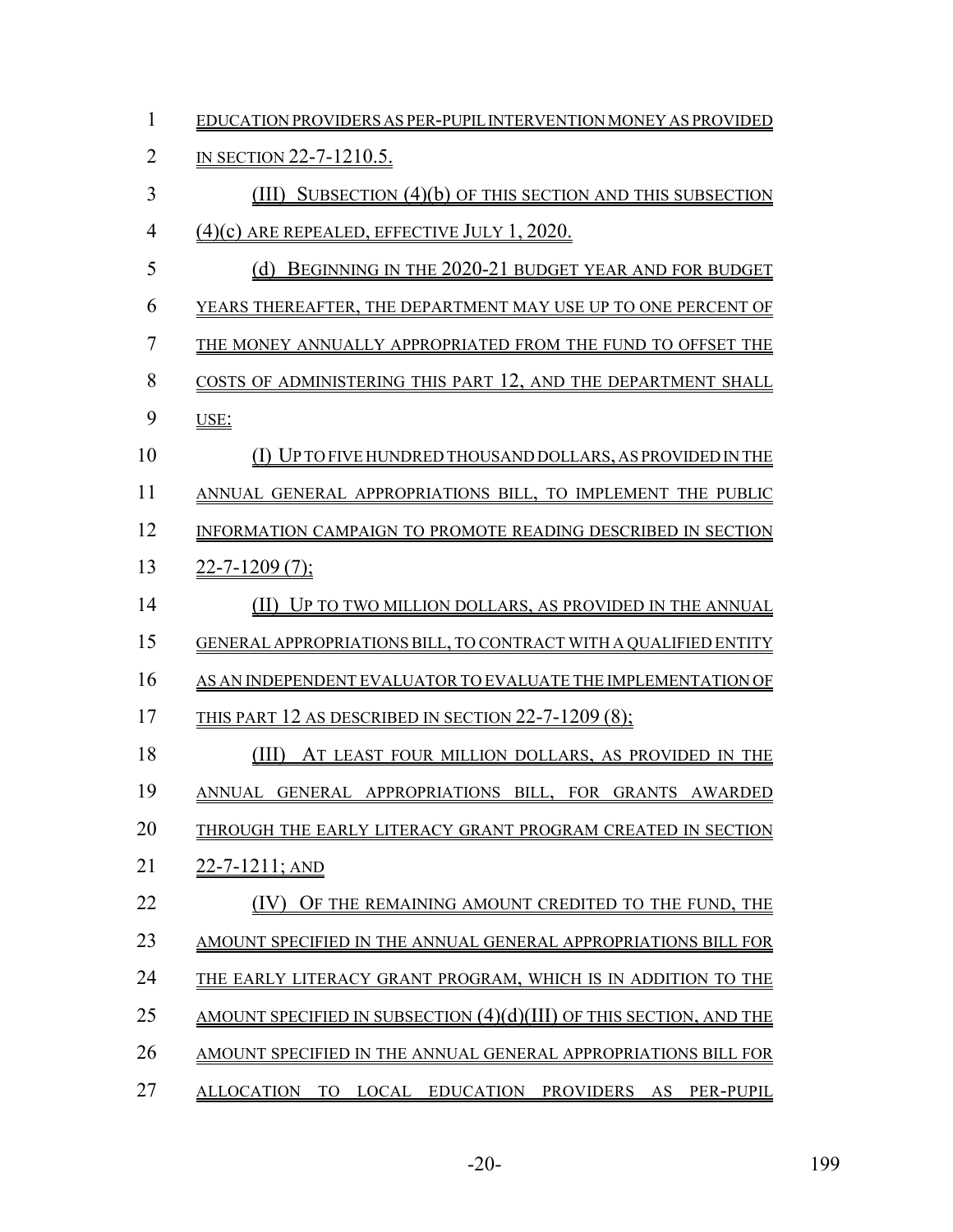| 1  | <u>INTERVENTION MONEY AS PROVIDED IN SECTION 22-7-1210.5.</u>                      |
|----|------------------------------------------------------------------------------------|
| 2  | $(5)$ (a) (I) The department shall allocate the per-pupil intervention             |
| 3  | <u>moneys to the local education providers as required in subparagraph (IV)</u>    |
| 4  | of paragraph (b) of subsection (4) of this section by first dividing the           |
| 5  | <u>amount of moneys available by the total number of students enrolled in</u>      |
| 6  | kindergarten and first, second, and third grades in public schools in the          |
| 7  | state who were identified as having significant reading deficiencies and           |
| 8  | received instructional services pursuant to READ plans in the budget year          |
| 9  | preceding the year in which the moneys are allocated. The department               |
| 10 | shall then allocate to each local education provider an amount equal to            |
| 11 | said per-pupil amount multiplied by the number of students enrolled in             |
| 12 | <u>kindergarten and first, second, and third grades in public schools operated</u> |
| 13 | by the local education provider who were identified as having significant          |
| 14 | <u>reading deficiencies and received instructional services pursuant to</u>        |
| 15 | <u>READ plans in the budget year preceding the year in which the moneys</u>        |
| 16 | <u>are allocated.</u>                                                              |
| 17 | (II) Repealed.                                                                     |
| 18 | <u>(b) A local education provider may use the per-pupil intervention</u>           |
| 19 | money only as follows:                                                             |
| 20 | <u>(I) To provide full-day kindergarten services to students enrolled</u>          |
| 21 | in one or more of the public schools operated by the local education               |
| 22 | provider;                                                                          |
| 23 | (II) To operate a summer school literacy program as described in                   |
| 24 | section $22 - 7 - 1212$ ;                                                          |
| 25 | (III) To purchase tutoring services in reading for students who are                |
| 26 | <u>receiving instructional services pursuant to READ plans;</u>                    |
| 27 | <u>(III.5) (Deleted by amendment, L. 2018.)</u>                                    |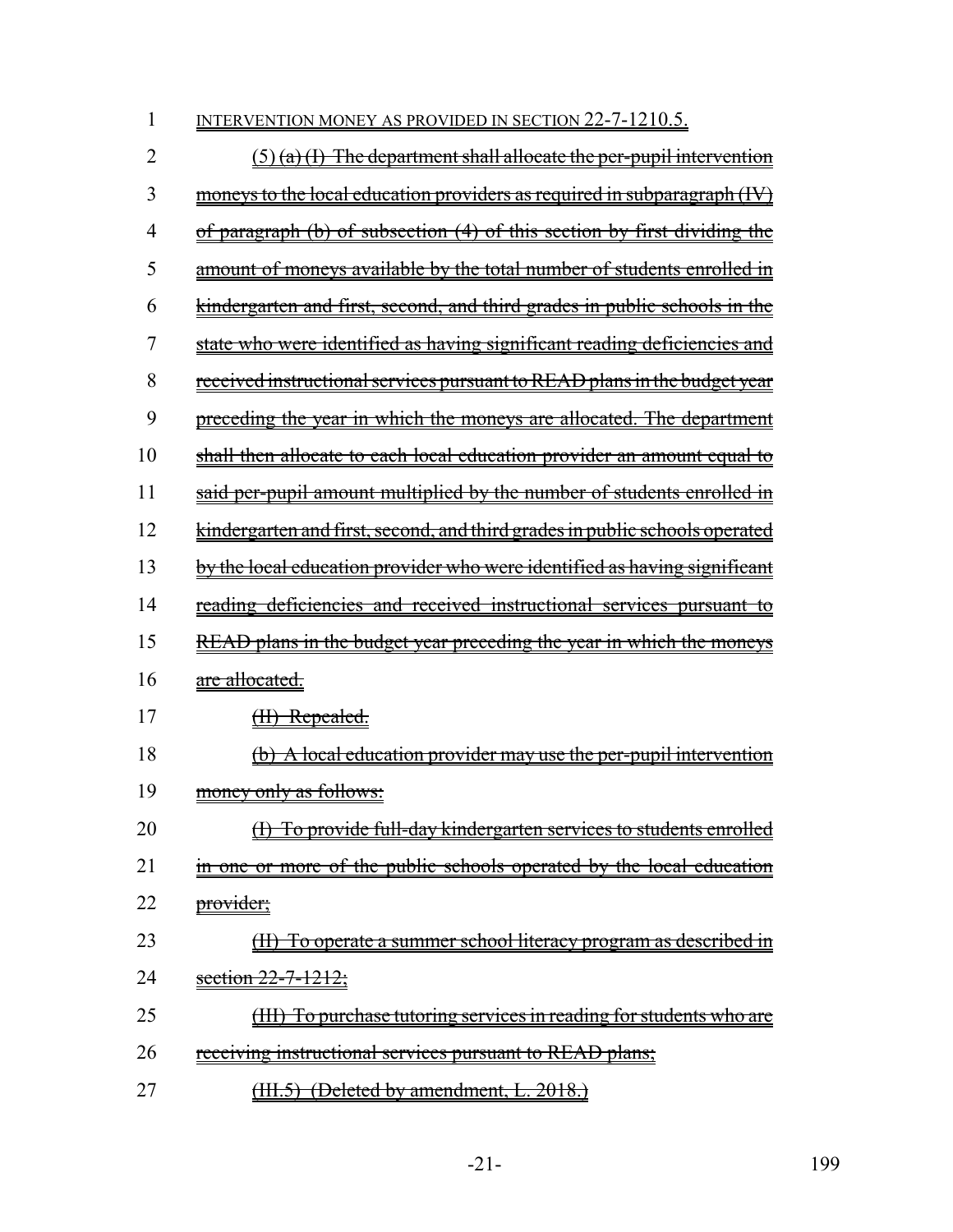| 1  | (IV) To provide other targeted, scientifically based or                       |
|----|-------------------------------------------------------------------------------|
| 2  | evidence-based intervention services to students who are receiving            |
| 3  | instructional services pursuant to READ plans, which services are             |
| 4  | approved by the department;                                                   |
| 5  | (V) For a local education provider that is a small rural school               |
| 6  | district as defined in section $22-7-1211$ (4)(a), to purchase from a board   |
| 7  | of cooperative services the services of a literacy specialist to provide      |
| 8  | educator professional development in literacy and other support in            |
| 9  | implementing the requirements of this part 12; or                             |
| 10 | (VI) To provide professional development programming to                       |
| 11 | support educators in teaching literacy; except that a local education         |
| 12 | provider may not use more than fifteen percent of the per-pupil               |
| 13 | intervention money received in a budget year for this purpose.                |
| 14 | Professional development programming authorized in this subsection            |
| 15 | (5)(b)(VI) may include literacy coaches who provide job-embedded,             |
| 16 | ongoing professional development to support                                   |
| 17 | <u>kindergarten-through-third-grade teacher competence in the</u>             |
| 18 | <u>evidence-based or scientifically based teaching of phonemic awareness;</u> |
| 19 | phonics; vocabulary development; reading fluency, including oral skills;      |
| 20 | and reading comprehension.                                                    |
| 21 | (c) Each budget year, prior to receiving per-pupil intervention               |
| 22 | money, each local education provider shall submit to the department, for      |
| 23 | informational purposes, an explanation of the manner in which it will use     |
| 24 | the money in the coming budget year and the number of students for            |
| 25 | which the local education provider may receive per-pupil intervention         |
| 26 | money. If the local education provider intends to provide a service           |
| 27 | described in subsection (5)(b)(IV) of this section, the department shall      |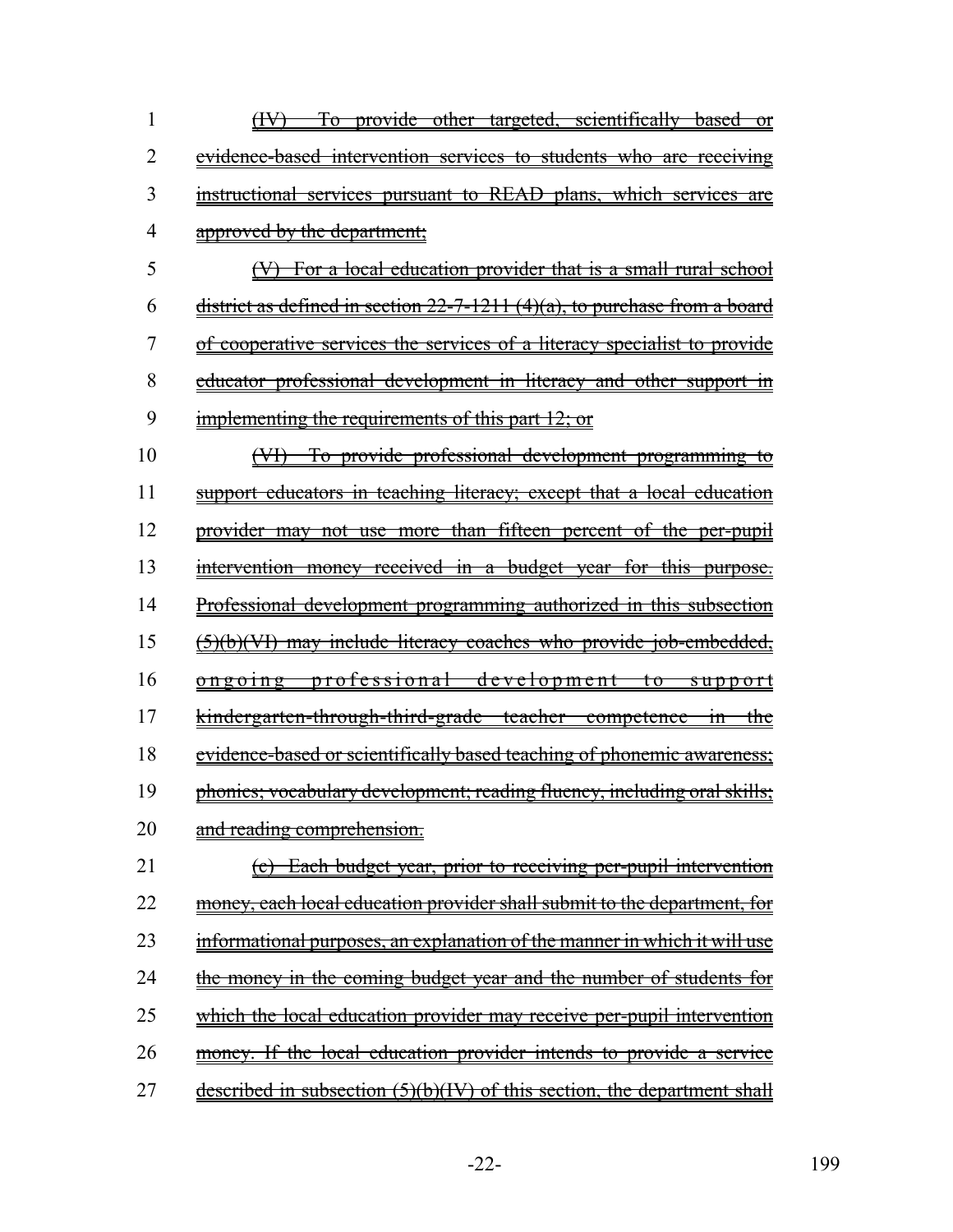| 1  | <u>review the service and provide the per-pupil intervention money for the</u>     |
|----|------------------------------------------------------------------------------------|
| 2  | service only if the service meets the requirements specified in subsection         |
| 3  | (5)(b)(IV) of this section. Upon the request of the department, a local            |
| 4  | education provider shall provide specific expenditure information to the           |
| 5  | department that specifies the manner in which the local education                  |
| 6  | provider spent the per-pupil intervention money it received in a budget            |
| 7  | year.                                                                              |
| 8  | (d) In using the per-pupil intervention moneys allocated pursuant                  |
| 9  | <u>to this subsection (5), each local education provider shall ensure that</u>     |
| 10 | <u>some type of intervention, as described in paragraph (b) of this subsection</u> |
| 11 | (5), is available to each student who is identified as having a significant        |
| 12 | <u>reading deficiency and who is enrolled in kindergarten or first, second, or</u> |
| 13 | third grade in a school operated by the local education provider.                  |
| 14 | (6) Each local education provider shall ensure that the per-pupil                  |
| 15 | intervention money it receives in each budget year is used to improve the          |
| 16 | <u>reading competency of students enrolled in kindergarten and grades one</u>      |
| 17 | through three and does not replace other money that would otherwise be             |
| 18 | <u>used for this purpose.</u>                                                      |
| 19 | <b>SECTION 8.</b> In Colorado Revised Statutes, add 22-7-1210.5 as                 |
| 20 | follows:                                                                           |
| 21 | 22-7-1210.5. Per-pupil intervention money - uses - distribution                    |
| 22 | - monitoring. (1) TO DISTRIBUTE THE MONEY APPROPRIATED PURSUANT                    |
| 23 | TO SECTION 22-7-1210 (4) FOR PER-PUPIL INTERVENTION MONEY, THE                     |
| 24 | DEPARTMENT SHALL ANNUALLY CALCULATE THE PER-PUPIL AMOUNT BY                        |
| 25 | DIVIDING THE AMOUNT OF MONEY AVAILABLE BY THE TOTAL NUMBER OF                      |
| 26 | STUDENTS ENROLLED IN KINDERGARTEN AND FIRST, SECOND, AND THIRD                     |
| 27 | GRADES IN PUBLIC SCHOOLS IN THE STATE WHO WERE IDENTIFIED AS                       |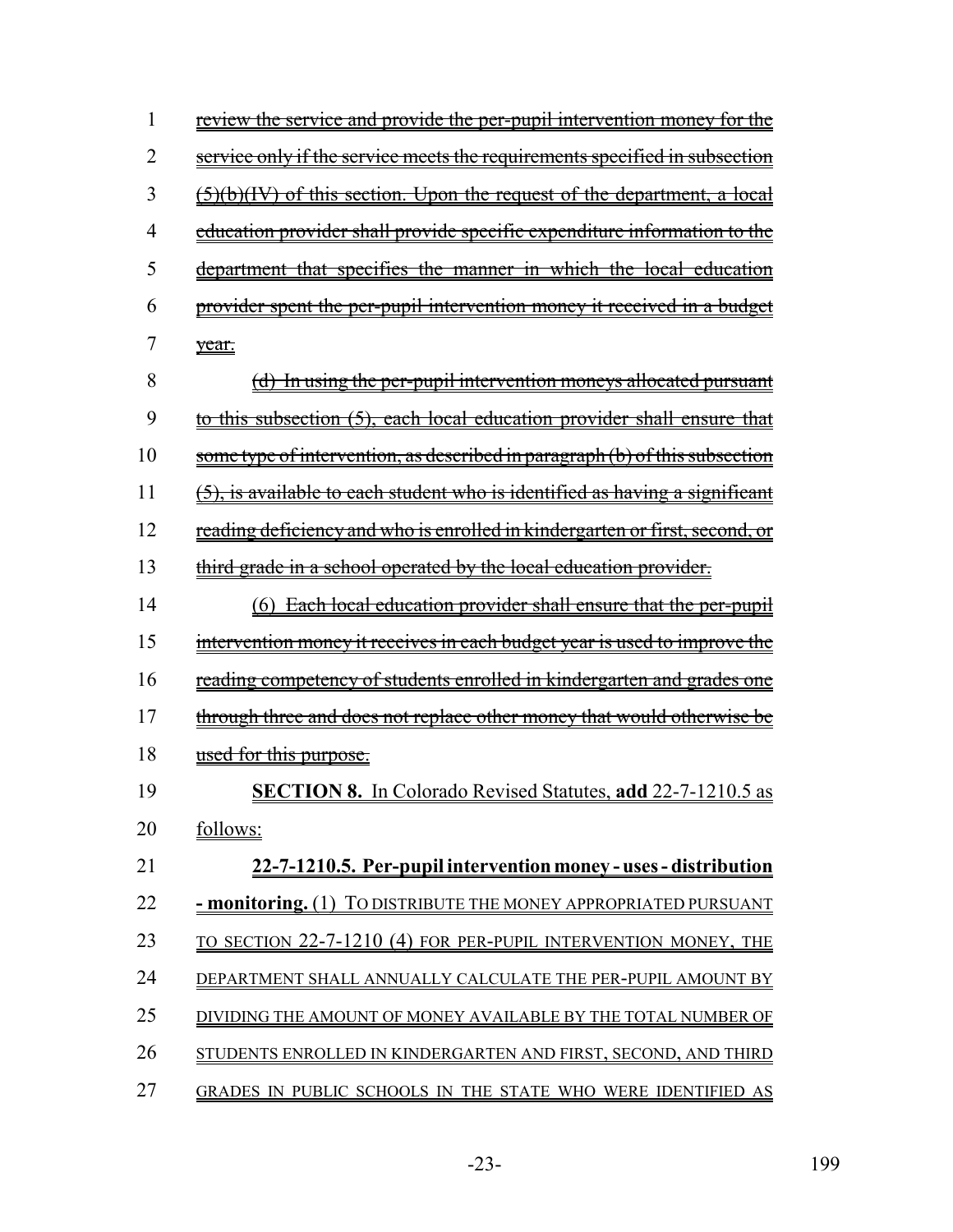| 1              | HAVING SIGNIFICANT READING DEFICIENCIES AND RECEIVED              |
|----------------|-------------------------------------------------------------------|
| $\overline{2}$ | INSTRUCTIONAL SERVICES PURSUANT TO READ PLANS IN THE BUDGET       |
| 3              | YEAR PRECEDING THE YEAR IN WHICH THE MONEY IS DISTRIBUTED.        |
| $\overline{4}$ | SUBJECT TO THE REQUIREMENTS OF THIS SECTION, A LOCAL EDUCATION    |
| 5              | PROVIDER MAY RECEIVE PER-PUPIL INTERVENTION MONEY IN AN AMOUNT    |
| 6              | EQUAL TO THE CALCULATED PER-PUPIL AMOUNT MULTIPLIED BY THE        |
| 7              | NUMBER OF STUDENTS ENROLLED IN KINDERGARTEN AND FIRST, SECOND,    |
| 8              | AND THIRD GRADES IN PUBLIC SCHOOLS OPERATED BY THE LOCAL          |
| 9              | EDUCATION PROVIDER WHO WERE IDENTIFIED AS HAVING SIGNIFICANT      |
| 10             | READING DEFICIENCIES AND RECEIVED INSTRUCTIONAL SERVICES          |
| 11             | PURSUANT TO READ PLANS IN THE BUDGET YEAR PRECEDING THE YEAR      |
| 12             | IN WHICH THE MONEY IS DISTRIBUTED.                                |
| 13             | (2) BEFORE THE BEGINNING OF EACH BUDGET YEAR, TO RECEIVE          |
| 14             | A DISTRIBUTION OF PER-PUPIL INTERVENTION MONEY, A LOCAL EDUCATION |
| 15             | PROVIDER MUST SUBMIT TO THE DEPARTMENT BY THE DATE SPECIFIED BY   |
| 16             | <b>STATE BOARD RULE:</b>                                          |
| 17             | (a) THE NUMBER OF STUDENTS ENROLLED IN KINDERGARTEN AND           |
| 18             | FIRST, SECOND, AND THIRD GRADES IN PUBLIC SCHOOLS OPERATED BY THE |
| 19             | LOCAL EDUCATION PROVIDER WHO WERE IDENTIFIED AS HAVING            |
| 20             | SIGNIFICANT READING DEFICIENCIES AND RECEIVED INSTRUCTIONAL       |
| 21             | SERVICES PURSUANT TO READ PLANS IN THE BUDGET YEAR PRECEDING      |
| 22             | THE YEAR IN WHICH THE MONEY IS DISTRIBUTED; AND                   |
| 23             | (b) A BUDGET, INCLUDING A NARRATIVE EXPLANATION, FOR THE          |
| 24             | USE OF THE PER-PUPIL INTERVENTION MONEY IN ACCORDANCE WITH THE    |
| 25             | USES DESCRIBED IN SUBSECTION (4) OF THIS SECTION.                 |
| 26             | $(3)$ $(a)$<br>AT THE BEGINNING OF EACH BUDGET YEAR, THE          |
| 27             | DEPARTMENT SHALL DISTRIBUTE TO A LOCAL EDUCATION PROVIDER THAT    |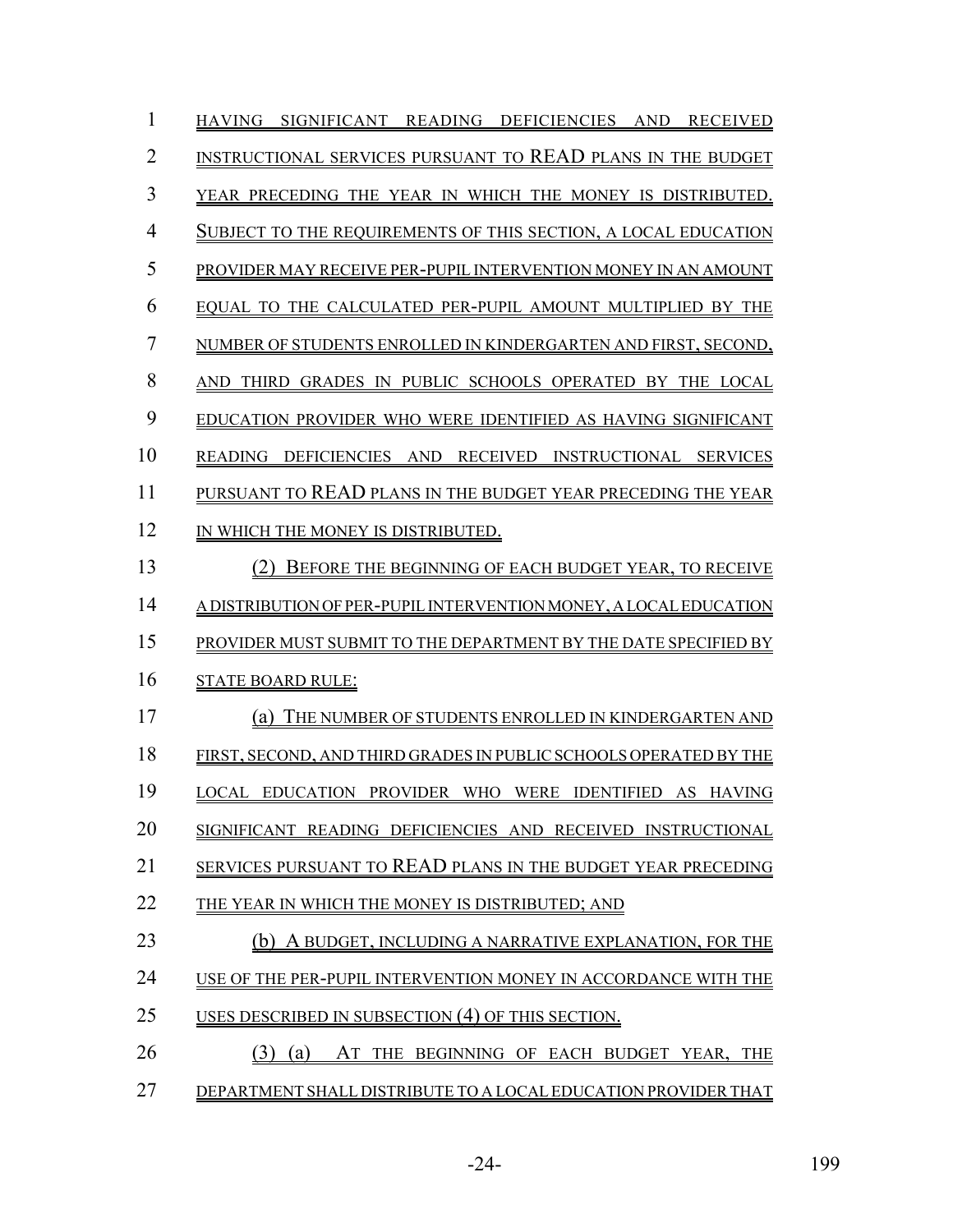| 1              | MEETS THE REQUIREMENTS SPECIFIED IN SUBSECTION (3)(b) OF THIS       |
|----------------|---------------------------------------------------------------------|
| $\overline{2}$ | SECTION THE AMOUNT OF PER-PUPIL INTERVENTION MONEY CALCULATED       |
| 3              | FOR THE LOCAL EDUCATION PROVIDER PURSUANT TO SUBSECTION (1) OF      |
| 4              | THIS SECTION FOR THE APPLICABLE BUDGET YEAR.                        |
| 5              | TO RECEIVE PER-PUPIL INTERVENTION MONEY IN A BUDGET<br>(b)          |
| 6              | YEAR, A LOCAL EDUCATION PROVIDER MUST MEET THE FOLLOWING            |
| 7              | <b>REQUIREMENTS:</b>                                                |
| 8              | THE LOCAL EDUCATION PROVIDER MUST SUBMIT<br>(1)<br>THE              |
| 9              | INFORMATION DESCRIBED IN SUBSECTION (2) OF THIS SECTION AND IN      |
| 10             | SECTION 22-7-1213 (2);                                              |
| 11             | FOR THE 2021-22 BUDGET YEAR AND BUDGET YEARS<br>(II)                |
| 12             | THEREAFTER, THE LOCAL EDUCATION PROVIDER MUST SUBMIT EVIDENCE       |
| 13             | THAT IT IS IN COMPLIANCE WITH THE TEACHER TRAINING REOUIREMENTS     |
| 14             | SPECIFIED IN SECTION 22-7-1208 (6);                                 |
| 15             | (III)<br>THE DEPARTMENT MUST APPROVE THE LOCAL EDUCATION            |
| 16             | PROVIDER'S PROPOSED USE OF THE PER-PUPIL INTERVENTION MONEY AS      |
| 17             | BEING IN COMPLIANCE WITH THE REQUIREMENTS IN SUBSECTION (4) OF      |
| 18             | THIS SECTION;                                                       |
| 19             | (IV) FOR THE PRECEDING BUDGET YEAR, THE LOCAL EDUCATION             |
| 20             | PROVIDER MUST HAVE USED THE MONEY FOR ONE OR MORE OF THE            |
| 21             | PURPOSES SPECIFIED IN SUBSECTION (4) OF THIS SECTION; EXCEPT THAT   |
| 22             | THE PROVISIONS OF THIS SUBSECTION $(3)(a)(III)$ DO NOT APPLY IF THE |
| 23             | LOCAL EDUCATION PROVIDER DID NOT RECEIVE A DISTRIBUTION OF          |
| 24             | PER-PUPIL INTERVENTION MONEY IN THE PRECEDING BUDGET YEAR; AND      |
| 25             | IF THE LOCAL EDUCATION PROVIDER IS EXPECTING TO USE THE             |
| 26             | PER-PUPIL INTERVENTION MONEY FOR TARGETED INTERVENTION SERVICES     |
| 27             | AS DESCRIBED IN SUBSECTION $(4)(d)$ OF THIS SECTION, THE DEPARTMENT |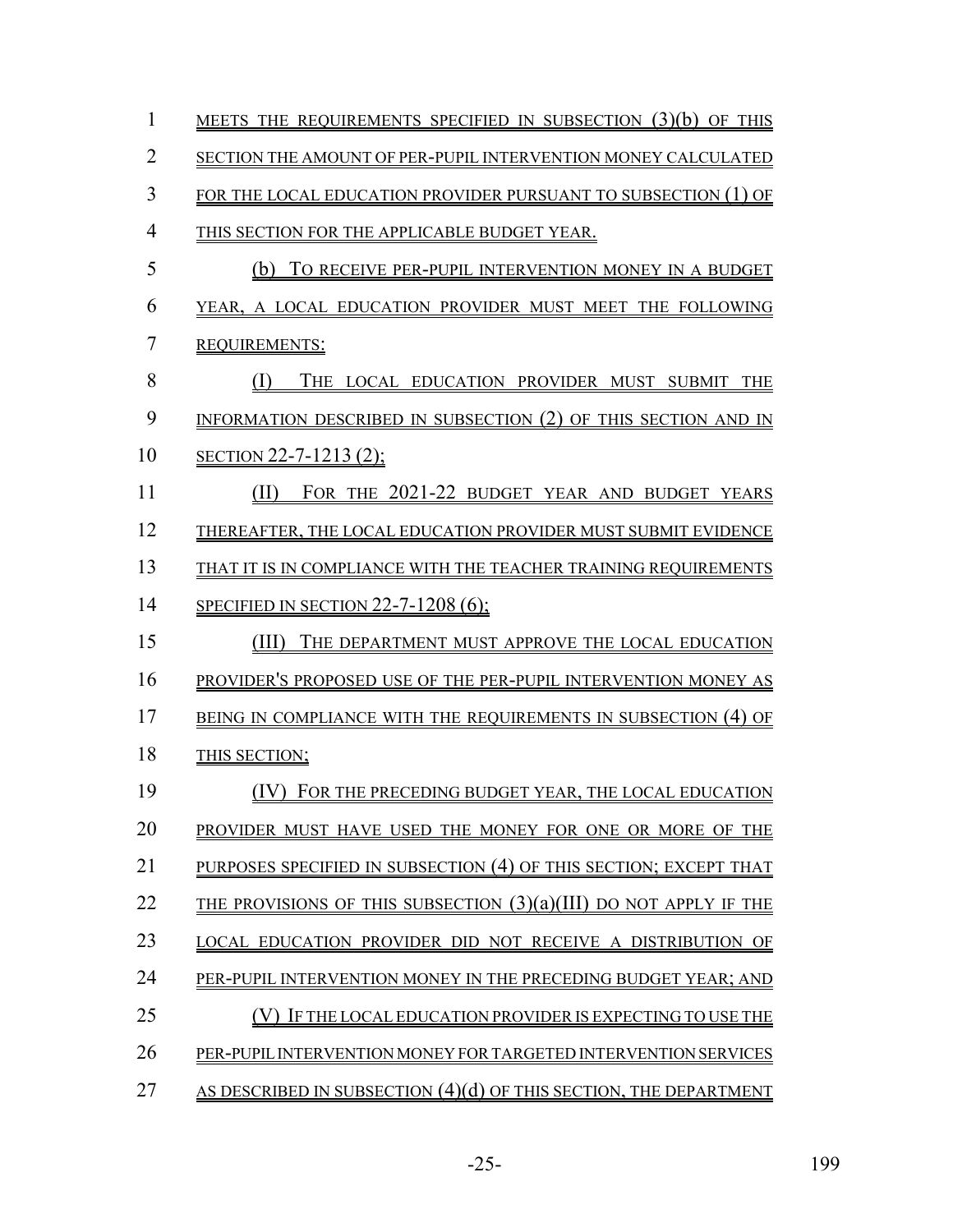| $\mathbf{1}$   | REVIEWED AND APPROVED THE SERVICES. THE DEPARTMENT SHALL NOT       |
|----------------|--------------------------------------------------------------------|
| $\overline{2}$ | APPROVE SERVICES THAT HAVE NOT BEEN IMPLEMENTED AND PROVEN TO      |
| 3              | SUCCESSFUL WITH A STUDENT POPULATION AND UNDER<br>BE               |
| $\overline{4}$ | CIRCUMSTANCES THAT ARE COMPARABLE TO THOSE OF THE LOCAL            |
| 5              | EDUCATION PROVIDER OR THAT ARE NOT SUPPORTED BY VALID RESEARCH     |
| 6              | THAT SUGGESTS THE SERVICES WILL BE EFFECTIVE WITH THE STUDENT      |
| $\overline{7}$ | POPULATION SERVED BY, AND UNDER THE CIRCUMSTANCES OF, THE LOCAL    |
| 8              | <b>EDUCATION PROVIDER.</b>                                         |
| 9              | THROUGHOUT THE BUDGET YEAR, THE DEPARTMENT SHALL<br>(c)            |
| 10             | MONITOR AND, IF DEEMED NECESSARY BY THE DEPARTMENT, AUDIT EACH     |
| 11             | LOCAL EDUCATION PROVIDER'S USE OF THE PER-PUPIL INTERVENTION       |
| 12             | MONEY IT RECEIVES. THE DEPARTMENT MAY CONDUCT SITE VISITS TO THE   |
| 13             | EXTENT DEEMED NECESSARY TO ADEQUATELY MONITOR A LOCAL              |
| 14             | EDUCATION PROVIDER'S USE OF PER-PUPIL INTERVENTION MONEY. EACH     |
| 15             | <b>LOCAL EDUCATION PROVIDER SHALL PROVIDE, UPON REQUEST BY THE</b> |
| 16             | DEPARTMENT, INFORMATION NECESSARY FOR THE DEPARTMENT TO            |
| 17             | COMPLY WITH THIS SUBSECTION $(3)(c)$ .                             |
| 18             | (4)<br>A LOCAL EDUCATION PROVIDER MAY USE THE PER-PUPIL            |
| 19             | INTERVENTION MONEY ONLY AS FOLLOWS:                                |
| 20             | TO OPERATE A SUMMER SCHOOL LITERACY PROGRAM AS<br>(a)              |
| 21             | DESCRIBED IN SECTION 22-7-1212;                                    |
| 22             | (b) TOPURCHASE CORE READING INSTRUCTIONAL PROGRAMS THAT            |
| 23             | ARE INCLUDED ON THE ADVISORY LIST OF INSTRUCTIONAL PROGRAMMING     |
| 24             | IN READING AND SUPPORTING TECHNOLOGIES DEVELOPED BY THE            |
| 25             | DEPARTMENT PURSUANT TO SECTION $22$ -7-1209 (2)(b);                |
| 26             | (c) TOPURCHASE TUTORING SERVICES THAT FOCUS ON INCREASING          |
| 27             | STUDENTS' FOUNDATIONAL READING SKILLS OF PHONEMIC AWARENESS,       |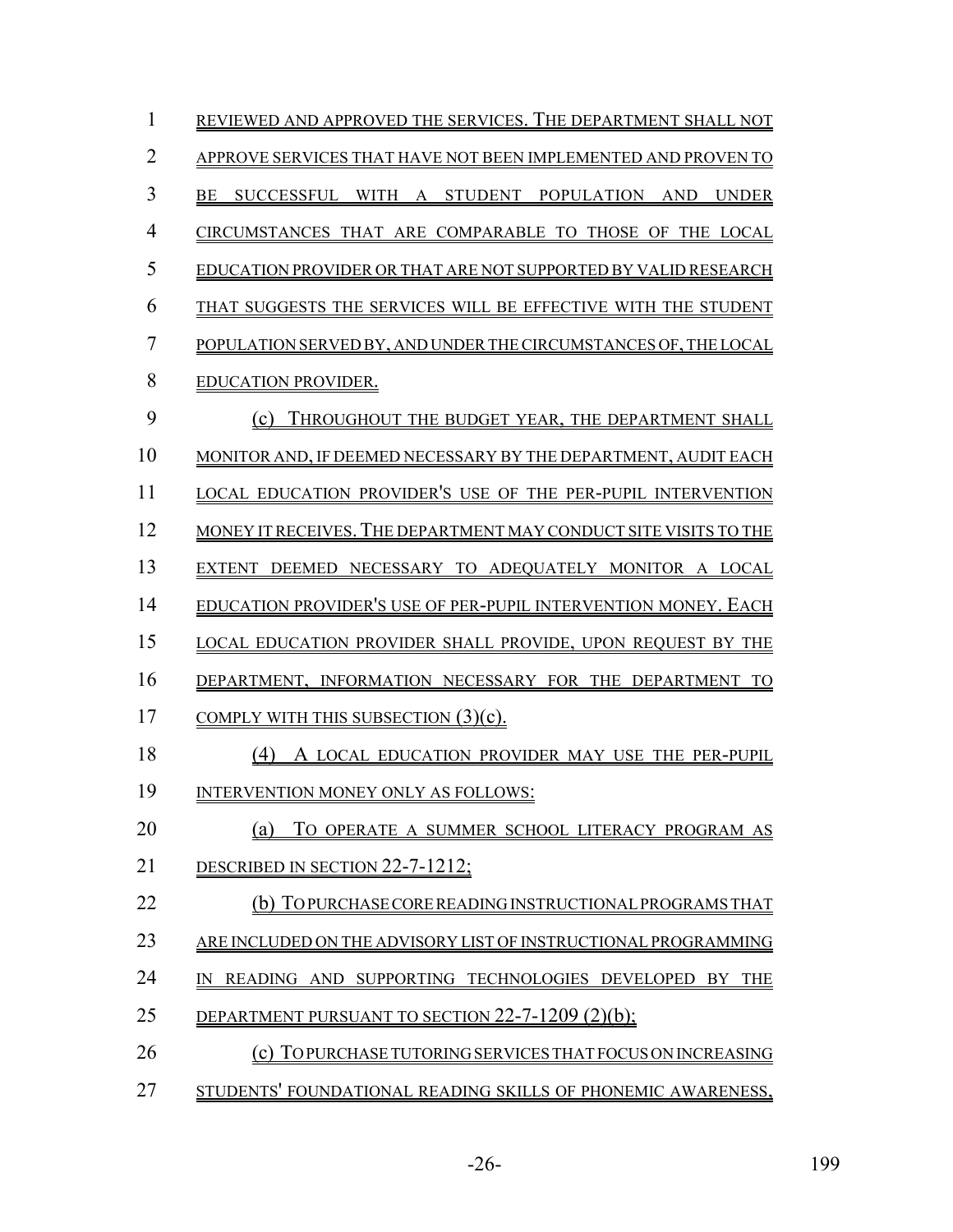| 1              | PHONICS, VOCABULARY DEVELOPMENT, READING FLUENCY INCLUDING                                                   |
|----------------|--------------------------------------------------------------------------------------------------------------|
| $\overline{2}$ | ORAL SKILLS, AND READING COMPREHENSION FOR STUDENTS WHO ARE                                                  |
| 3              | RECEIVING INSTRUCTIONAL SERVICES PURSUANT TO READ PLANS;                                                     |
| $\overline{4}$ | (d)<br>TO PROVIDE OTHER TARGETED, EVIDENCE-BASED OR                                                          |
| 5              | SCIENTIFICALLY BASED INTERVENTION SERVICES TO STUDENTS WHO ARE                                               |
| 6              | RECEIVING INSTRUCTIONAL SERVICES, WHICH MAY INCLUDE SERVICES                                                 |
| 7              | PROVIDED BY A READING INTERVENTIONIST, PURSUANT TO READ PLANS,                                               |
| 8              | WHICH SERVICES ARE APPROVED BY THE DEPARTMENT;                                                               |
| 9              | TO PROVIDE TECHNOLOGY, INCLUDING SOFTWARE, WHICH IS<br>(e)                                                   |
| 10             | INCLUDED ON THE ADVISORY LIST OF INSTRUCTIONAL PROGRAMMING IN                                                |
| 11             | READING AND SUPPORTING TECHNOLOGIES PURSUANT TO SECTION                                                      |
| 12             | 22-7-1209 (2)(b), TO ASSIST IN ASSESSING AND MONITORING STUDENT                                              |
| 13             | PROGRESS TOWARD READING COMPETENCY, WHICH MAY INCLUDE                                                        |
| 14             | PROVIDING PROFESSIONAL DEVELOPMENT IN THE EFFECTIVE USE OF THE                                               |
| 15             | TECHNOLOGY OR SOFTWARE;                                                                                      |
| 16             | TO PURCHASE FROM A BOARD OF COOPERATIVE SERVICES THE<br>(f)                                                  |
| 17             | SERVICES OF A READING SPECIALIST OR READING INTERVENTIONIST WHO                                              |
| 18             | TRAINED IN THE SCIENCE OF READING AND IN TEACHING THE<br>IS.                                                 |
| 19             | FOUNDATIONAL READING SKILLS OF PHONEMIC AWARENESS, PHONICS,                                                  |
| 20             | VOCABULARY DEVELOPMENT, READING FLUENCY INCLUDING ORAL SKILLS,                                               |
| 21             | AND READING COMPREHENSION TO PROVIDE EDUCATOR PROFESSIONAL                                                   |
| 22             | <b>DEVELOPMENT</b><br>READING AND<br><b>OTHER</b><br><b>SUPPORT</b><br>$\mathbb{N}$<br><b>TEACHING</b><br>IN |
| 23             | IMPLEMENTING THE REQUIREMENTS OF THIS PART 12; OR                                                            |
| 24             | TO PROVIDE PROFESSIONAL DEVELOPMENT PROGRAMMING TO<br>(g)                                                    |
| 25             | <b>PROFESSIONAL</b><br><b>SUPPORT</b><br>TEACHING READING.<br><b>EDUCATORS</b><br>IN                         |
| 26             | DEVELOPMENT PROGRAMMING AUTHORIZED IN THIS SUBSECTION (4)(g)                                                 |
| 27             | MAY INCLUDE HIRING A READING COACH WHO IS TRAINED IN TEACHING                                                |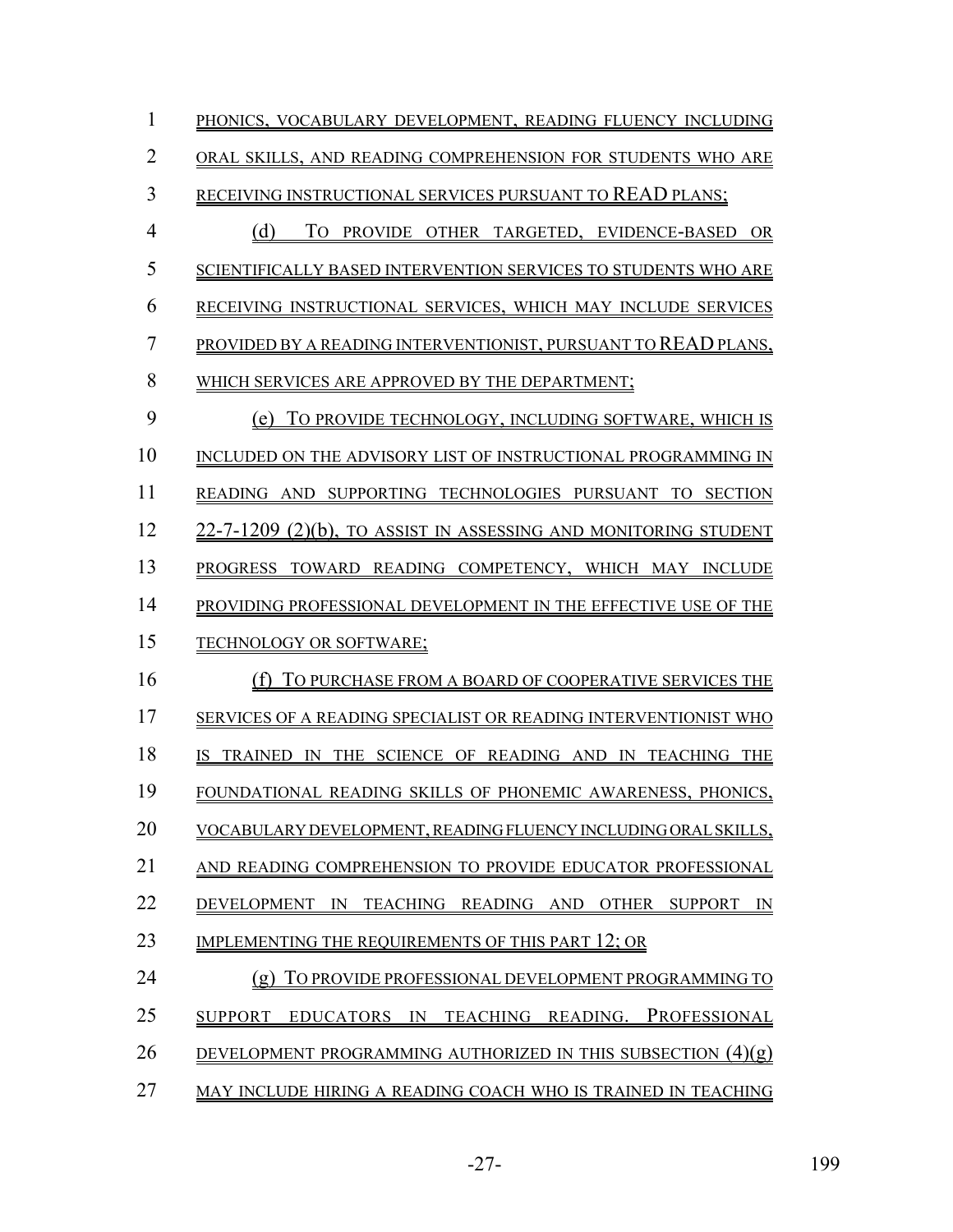| 1              | THE FOUNDATIONAL READING SKILLS OF PHONEMIC AWARENESS, PHONICS,                                           |
|----------------|-----------------------------------------------------------------------------------------------------------|
| $\overline{2}$ | VOCABULARY DEVELOPMENT, READING FLUENCY INCLUDING ORAL SKILLS,                                            |
| 3              | AND READING COMPREHENSION TO PROVIDE JOB-EMBEDDED, ONGOING                                                |
| 4              | PROFESSIONAL DEVELOPMENT TO<br>SUPPORT                                                                    |
| 5              | KINDERGARTEN-THROUGH-THIRD-GRADE TEACHER<br><b>COMPETENCE</b><br>IN                                       |
| 6              | TEACHING PHONEMIC AWARENESS, PHONICS, VOCABULARY DEVELOPMENT,                                             |
| 7              | FLUENCY INCLUDING ORAL SKILLS, AND READING<br><b>READING</b>                                              |
| 8              | COMPREHENSION. A LOCAL EDUCATION PROVIDER THAT HAS NOT FULLY                                              |
| 9              | COMPLIED WITH SECTION 22-7-1208 (6) IS STRONGLY ENCOURAGED TO USE                                         |
| 10             | PER-PUPIL INTERVENTION MONEY TO ENSURE THAT ALL TEACHERS                                                  |
| 11             | LOCAL EDUCATION PROVIDER<br><b>EMPLOYED</b><br><b>BY</b><br><b>THE</b><br>TO <sub>1</sub><br><b>TEACH</b> |
| 12             | KINDERGARTEN OR ANY OF GRADES ONE THROUGH THREE SUCCESSFULLY                                              |
| 13             | COMPLETE EVIDENCE-BASED TRAINING IN TEACHING READING BEFORE                                               |
| 14             | USING THE MONEY FOR OTHER AUTHORIZED PURPOSES.                                                            |
| 15             | IN USING THE PER-PUPIL INTERVENTION MONEY DISTRIBUTED<br>(5)                                              |
| 16             | PURSUANT TO THIS SECTION, EACH LOCAL EDUCATION PROVIDER SHALL                                             |
| 17             | ENSURE THAT SOME TYPE OF INTERVENTION, AS DESCRIBED IN SUBSECTION                                         |
| 18             | (4) OF THIS SECTION, IS AVAILABLE TO EACH STUDENT WHO IS IDENTIFIED                                       |
| 19             | AS HAVING A SIGNIFICANT READING DEFICIENCY AND WHO IS ENROLLED IN                                         |
| 20             | KINDERGARTEN OR FIRST, SECOND, OR THIRD GRADE IN A SCHOOL                                                 |
| 21             | OPERATED BY THE LOCAL EDUCATION PROVIDER.                                                                 |
| 22             | $(6)$ (a)<br>EACH LOCAL EDUCATION PROVIDER SHALL ENSURE THAT                                              |
| 23             | THE PER-PUPIL INTERVENTION MONEY IT RECEIVES IN EACH BUDGET YEAR                                          |
| 24             | IS USED TO IMPROVE THE READING COMPETENCY OF STUDENTS ENROLLED                                            |
| 25             | KINDERGARTEN AND GRADES ONE THROUGH<br>THREE<br><b>WHO</b><br>ARE<br>IN                                   |
| 26             | <b>IDENTIFIED AS HAVING A SIGNIFICANT READING DEFICIENCY OR RECEIVE</b>                                   |
| 27             | INSTRUCTIONAL SERVICES PURSUANT TO READ PLANS AND DOES NOT                                                |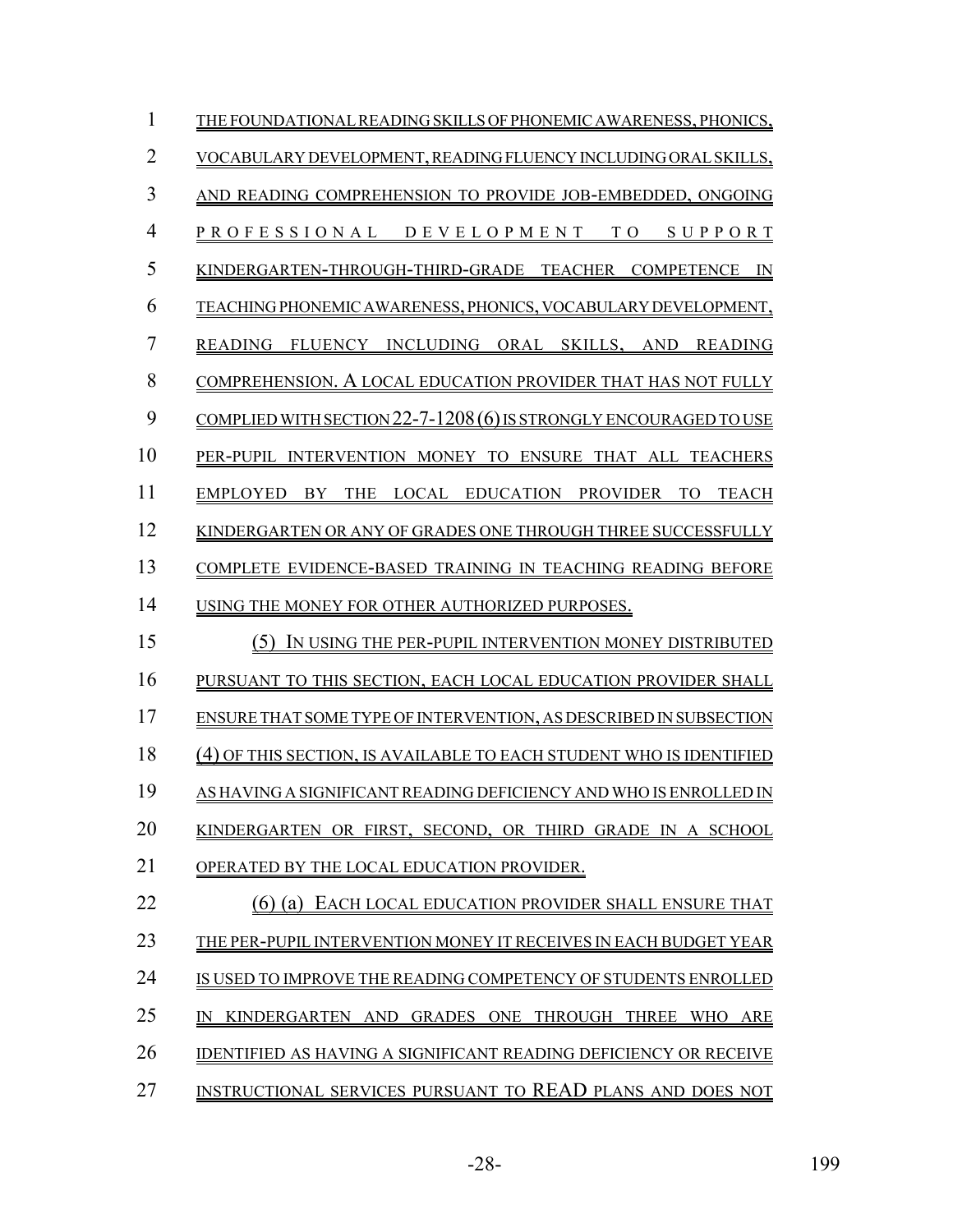| 1              | REPLACE OTHER MONEY THAT WOULD OTHERWISE BE USED FOR THIS                                          |
|----------------|----------------------------------------------------------------------------------------------------|
| $\overline{2}$ | PURPOSE.                                                                                           |
| 3              | A LOCAL EDUCATION PROVIDER MAY RETAIN UP TO FIFTEEN                                                |
| $\overline{4}$ | PERCENT OF THE AMOUNT OF PER-PUPIL INTERVENTION MONEY IT                                           |
| 5              | RECEIVES IN A BUDGET YEAR FOR USE IN ACCORDANCE WITH THIS SECTION                                  |
| 6              | IN THE NEXT BUDGET YEAR. IF A LOCAL EDUCATION PROVIDER RETAINS                                     |
| 7              | <u>MORE THAN THE AMOUNT AUTHORIZED IN THIS SUBSECTION <math>(6)(b)</math>, THE</u>                 |
| 8              | DEPARTMENT SHALL REDUCE THE AMOUNT OF PER-PUPIL INTERVENTION                                       |
| 9              | MONEY THAT THE LOCAL EDUCATION PROVIDER IS ELIGIBLE TO RECEIVE IN                                  |
| 10             | THE NEXT BUDGET YEAR BY THE EXCESS RETENTION AMOUNT.                                               |
| 11             | <b>SECTION 9.</b> In Colorado Revised Statutes, 22-7-1211, amend                                   |
| 12             | $(1)$ , $(2)(a)$ , $(2)(b)$ , $(3)$ introductory portion, $(3)(a)$ , and $(3)(b)$ ; and <b>add</b> |
| 13             | $(2)(b.3)$ , $(2)(b.5)$ , and $(3.5)$ as follows:                                                  |
| 14             | 22-7-1211. Early literacy grant program - created -                                                |
| 15             | definitions. (1) (a) There is created in the department the early literacy                         |
| 16             | grant program to provide money to local education providers to                                     |
| 17             | implement literacy support and intervention instruction programs,                                  |
| 18             | including but not limited to related professional development programs,                            |
| 19             | to assist students in kindergarten and first, second, and third grades to                          |
| 20             | achieve reading competency. THE STATE BOARD MAY AWARD A GRANT TO                                   |
| 21             | AN APPLYING LOCAL EDUCATION PROVIDER THAT IS A SCHOOL DISTRICT ON                                  |
| 22             | A DISTRICT-WIDE BASIS OR TO INDIVIDUAL SCHOOLS OF THE SCHOOL                                       |
| 23             | DISTRICT. A LOCAL EDUCATION PROVIDER MAY APPLY INDIVIDUALLY OR                                     |
| 24             | AS PART OF A GROUP OF LOCAL EDUCATION PROVIDERS. The state board by                                |
| 25             | <u>rule shall establish the application timelines and the information to be</u>                    |
| 26             | included in each grant application. THE STATE BOARD SHALL NOT, AS A                                |
| 27             | CONDITION OF APPLYING FOR OR RECEIVING A GRANT, RESTRICT AN                                        |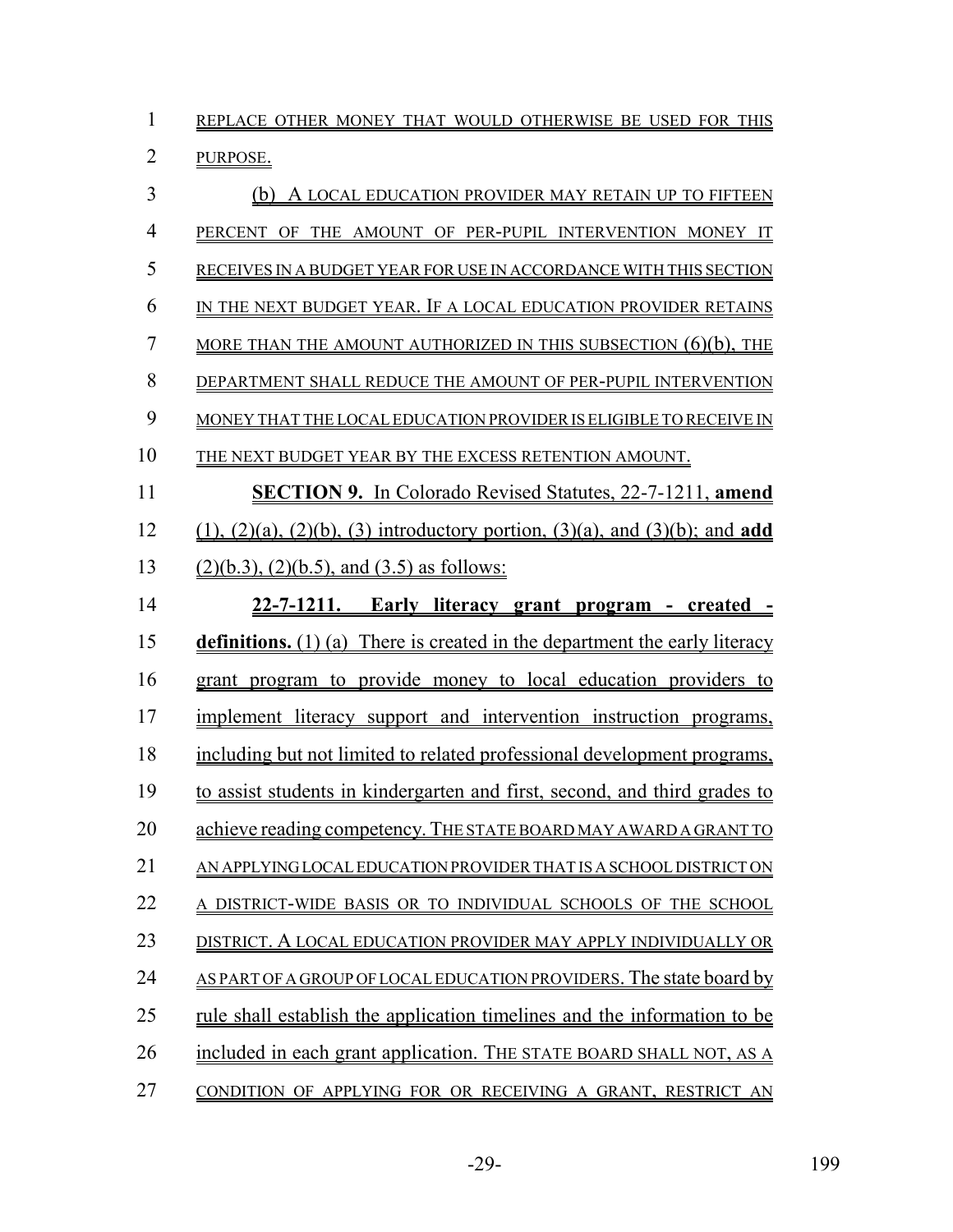| $\mathbf{1}$ | APPLICANT'S ABILITY TO USE ANY OF THE ASSESSMENTS INCLUDED ON THE |
|--------------|-------------------------------------------------------------------|
|              | 2 APPROVED LIST OF ASSESSMENTS ADOPTED PURSUANT TO SECTION        |
|              | 3 $22 - 7 - 1209$ (1)(b).                                         |
| 4            | (b) In adopting rules, the state board shall ensure that a local  |

 education provider that is a rural school district or a small rural school district, or a district charter school or an institute charter school that is located within the boundaries of a rural school district or small rural 8 school district, may submit a simplified grant application. A local 9 education provider may apply individually or as part of a group of local 10 education providers. A rural school district that is a member of a board of cooperative services may seek assistance in writing the grant application from the board of cooperative services. A board of cooperative services may apply for a grant to provide instructional support in literacy for small rural school districts that are members of the board of cooperative services.

 (2) The department shall review each grant application received and recommend to the state board whether to award the grant and the duration and amount of each grant. In making recommendations, the department shall consider the following factors:

 (a) The percentage of kindergarten and first-, second-, and third-grade students enrolled by the applying local education provider or group of local education providers who have significant reading deficiencies AND THE PERCENTAGE OF KINDERGARTEN AND FIRST-, SECOND-, AND THIRD-GRADE STUDENTS WHO DO NOT HAVE SIGNIFICANT 25 READING DEFICIENCIES BUT WHO ARE NOT MEETING THE GRADE-LEVEL 26 EXPECTATIONS IN READING ADOPTED BY THE STATE BOARD;

(b) The instructional program that the applying local education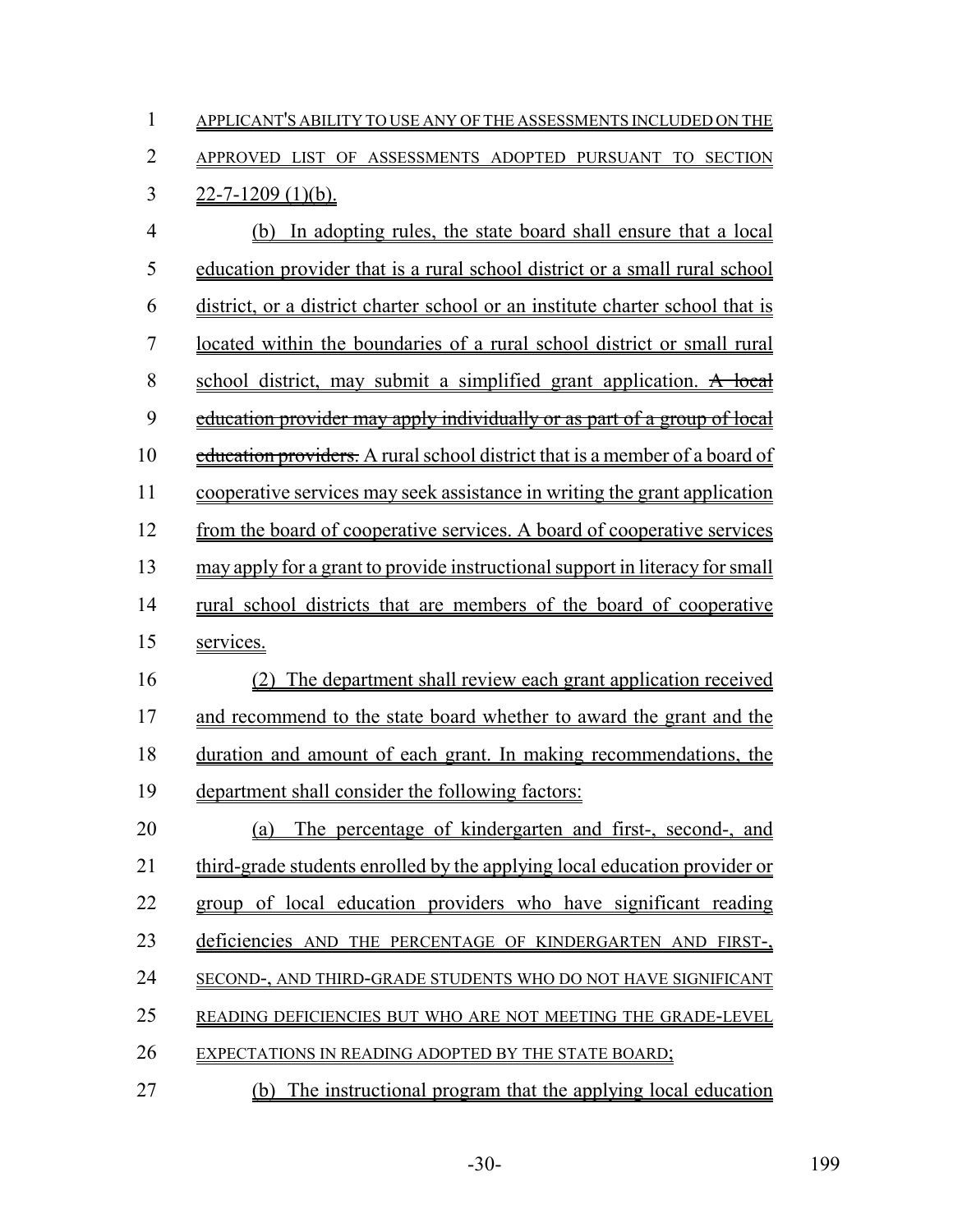| $\mathbf{1}$   | provider or group of local education providers plans to implement using         |  |  |  |
|----------------|---------------------------------------------------------------------------------|--|--|--|
| $\overline{2}$ | the grant moneys MONEY and whether it is an evidence-based program              |  |  |  |
| 3              | that is proven to be successful in other public schools in the country          |  |  |  |
| $\overline{4}$ | COLORADO OR IN OTHER STATES;                                                    |  |  |  |
| 5              | (b.3) WHETHER THE LOCAL EDUCATION PROVIDER OR GROUP OF                          |  |  |  |
| 6              | <b>LOCAL EDUCATION PROVIDERS EMPLOYS READING COACHES OR PLANS TO</b>            |  |  |  |
| $\overline{7}$ | USE ALL OR A PORTION OF THE GRANT MONEY TO EMPLOY READING                       |  |  |  |
| 8              | COACHES;                                                                        |  |  |  |
| 9              | (b.5)<br>THE DEGREE TO WHICH THE INSTRUCTIONAL PROGRAM                          |  |  |  |
| 10             | INCORPORATES THE EFFECTIVE USE OF TECHNOLOGY, INCLUDING                         |  |  |  |
| 11             | SOFTWARE, TO ASSIST IN ASSESSING AND MONITORING STUDENT PROGRESS                |  |  |  |
| 12             | TOWARD READING COMPETENCY;                                                      |  |  |  |
| 13             | Based on the recommendations of the department, the state<br>(3)                |  |  |  |
| 14             | board shall award grants to applying local education providers or groups        |  |  |  |
| 15             | of local education providers, which grants are paid from money in the           |  |  |  |
| 16             | early literacy fund created in section 22-7-1210. Of the money allocated        |  |  |  |
| 17             | for the early literacy grant program pursuant to section 22-7-1210              |  |  |  |
| 18             | $\frac{4}{6}$ (4)(b)(H) SECTION 22-7-1210 (4), the state board shall annually:  |  |  |  |
| 19             | (a) Award up to ten percent to applicants that have previously                  |  |  |  |
| 20             | received a grant to fund school-wide literacy initiatives THAT HAVE             |  |  |  |
| 21             | RESULTED IN SIGNIFICANT STUDENT ACADEMIC GROWTH TOWARD READING                  |  |  |  |
| 22             | COMPETENCY, AS DETERMINED BY AN INDEPENDENT EVALUATOR AS                        |  |  |  |
| 23             | <b>PROVIDED IN SECTION 22-7-1209 (8), and that are requesting an additional</b> |  |  |  |
| 24             | year of funding to assist the local education provider in sustainability        |  |  |  |
| 25             | planning for the initiatives, including the continuing use of literacy          |  |  |  |
| 26             | coaches;                                                                        |  |  |  |
| 27             | (b) Award up to fifteen percent to fund professional development                |  |  |  |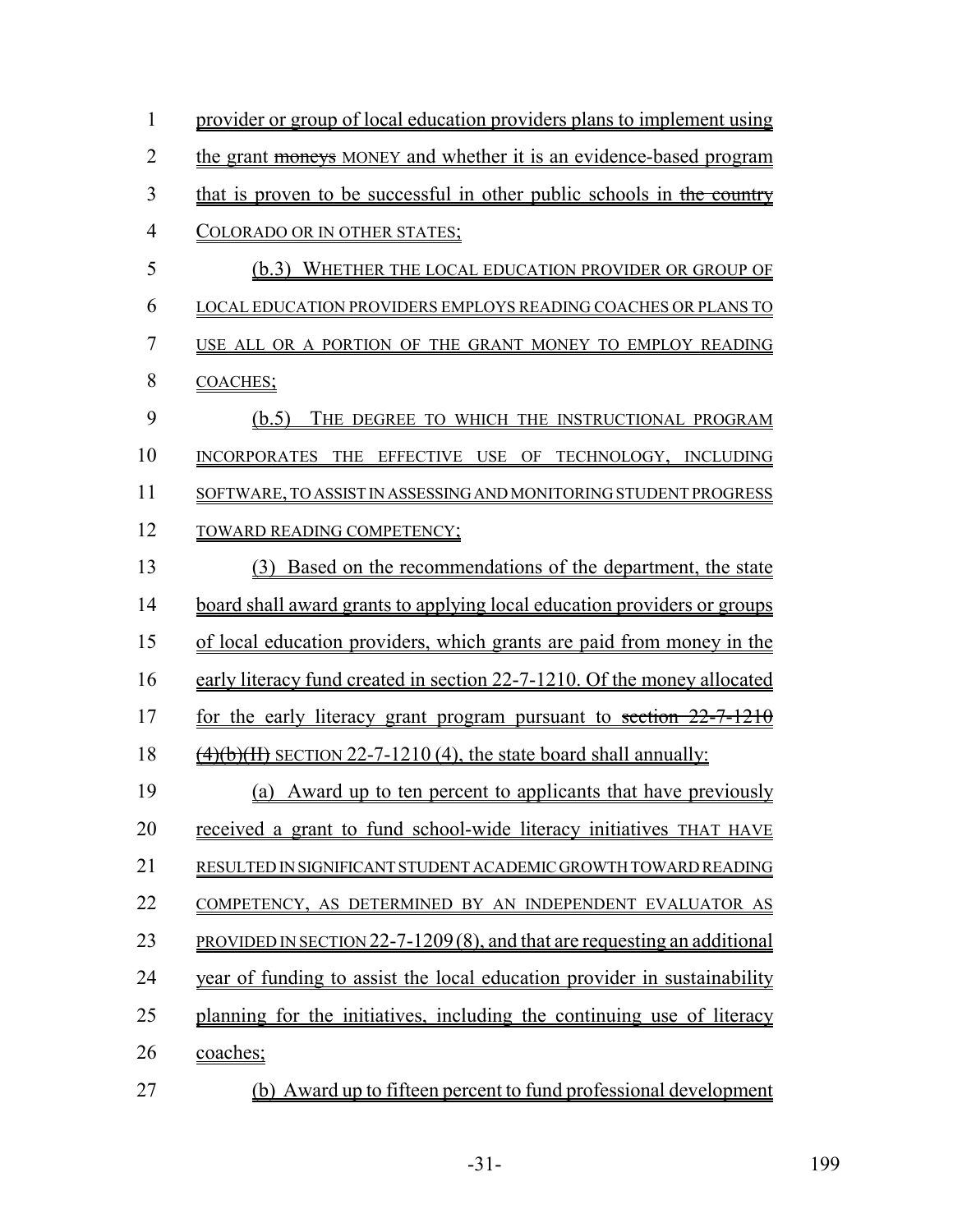| 1              | initiatives for local education providers that are already implementing |
|----------------|-------------------------------------------------------------------------|
| $\overline{2}$ | or scientifically based universal instruction<br>evidence-based<br>and  |
| 3              | interventions THAT ARE RESULTING IN SIGNIFICANT STUDENT ACADEMIC        |
| 4              | GROWTH TOWARD READING COMPETENCY, AS DETERMINED BY AN                   |
| 5              | INDEPENDENT EVALUATOR AS PROVIDED IN SECTION $22$ -7-1209 (8); and      |
| 6              | (3.5) (a) UPON COMPLETION OF THE TERM OF A GRANT, IF AN                 |
| 7              | INDEPENDENT EVALUATOR, AS PROVIDED IN SECTION 22-7-1209 (8).            |
| 8              | DETERMINES THAT THE INSTRUCTIONAL PROGRAM FUNDED BY THE GRANT           |
| 9              | MONEY HAS RESULTED IN SIGNIFICANT STUDENT ACADEMIC GROWTH               |
| 10             | TOWARD READING COMPETENCY. AND IF THE LOCAL EDUCATION PROVIDER          |
| 11             | REOUESTS AN EXTENSION OF THE GRANT. THE STATE BOARD SHALL               |
| 12             | EXTEND THE GRANT FOR A PERIOD RECOMMENDED BY THE DEPARTMENT.            |
| 13             | THE STATE BOARD SHALL INCREASE THE AMOUNT OF THE GRANT IF               |
| 14             | NECESSARY TO ENABLE THE LOCAL EDUCATION PROVIDER TO EXPAND OR           |
| 15             | ENHANCE IMPLEMENTATION OF THE INSTRUCTIONAL PROGRAM.                    |
| 16             | UPON COMPLETION OF THE TERM OF A GRANT, IF<br>(b)<br>AN                 |
| 17             | INDEPENDENT EVALUATOR, AS PROVIDED IN SECTION 22-7-1209 (8).            |
| 18             | DETERMINES THAT THE INSTRUCTIONAL PROGRAM FUNDED BY THE GRANT           |
| 19             | MONEY HAS NOT RESULTED IN SIGNIFICANT ACADEMIC STUDENT GROWTH           |
| 20             | TOWARD READING COMPETENCY, THE STATE BOARD SHALL NOT EXTEND             |
| 21             | OR RENEW THE GRANT.                                                     |
| 22             | <b>SECTION 10.</b> In Colorado Revised Statutes, 22-7-1213, amend       |
| 23             | $(2)$ ; and <b>add</b> $(1.5)$ as follows:                              |
| 24             | 22-7-1213. Reporting requirements. (1.5) EACH LOCAL                     |
| 25             | EDUCATION PROVIDER SHALL SUBMIT TO THE DEPARTMENT AND TO THE            |
| 26             | INDEPENDENT EVALUATOR CONTRACTED PURSUANT<br><b>SECTION</b><br>TO       |
| 27             | 22-7-1209 (8) ANY INFORMATION REQUIRED BY THE DEPARTMENT OR THE         |